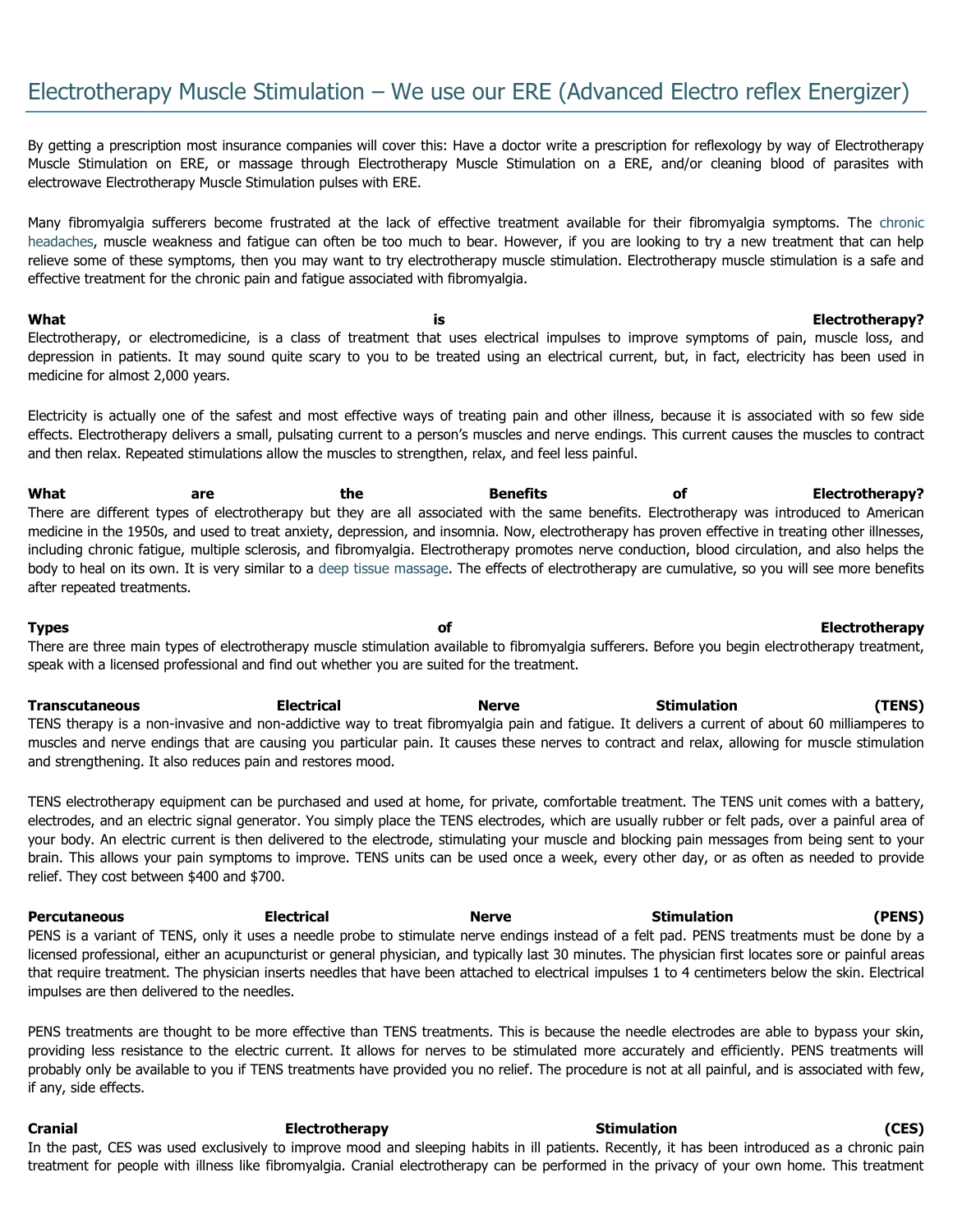delivers a very mild electric current (about a millionth of an amp) through your head. Two electrodes are clipped onto your earlobes and a low electrical current is transmitted back and forth through your head. There is absolutely no pain or discomfort involved in this treatment.

Cranial electrotherapy stimulators work to relieve pain and improve mood by stimulating the hypothalamus. This is the part of your brain responsible for governing mood, cognitive function, and emotions. The electrical impulses stimulates your hypothalamus to produce more neurohormones, helping to regulate your pain symptoms.

**Complications and Side Effects** There a few, if any side effects associated with electrotherapy muscle stimulation. If too strong a current is used, there is a risk that you could burn or irritate your skin. Sometimes, people are sensitive to the glue or tape used to affix the electrodes to the skin.

Complications can occur in some individuals, though. You shouldn't use electrotherapy if you:

- are pregnant
- have a pacemaker
- have an implanted defibrillator

#### **Electrotherapy and Fibromyalgia**

Electrotherapy is often recommended to treat the numerous fibromyalgia symptoms. All types of electrotherapy have proven beneficial to fibromyalgia sufferers in one way or another, although more studies need to be done to conclusively prove the benefits of electrotherapy treatments.

One study found that the use of CES improved both the pain and sleep problems caused by fibromyalgia. Participants reported a 28% drop in the number of tender points as well as a 27% reduction in their overall pain after 6 weeks. 90% of participants agreed that electrotherapy had helped to improve their quality of life.

A study on the use of TENS in fibromyalgia patients, found similar results. After 6 weeks of TENS therapy, participants reported a 70% drop in t heir pain symptoms as well as a 53% increase in their activity levels. Sleep patterns improved by 50%.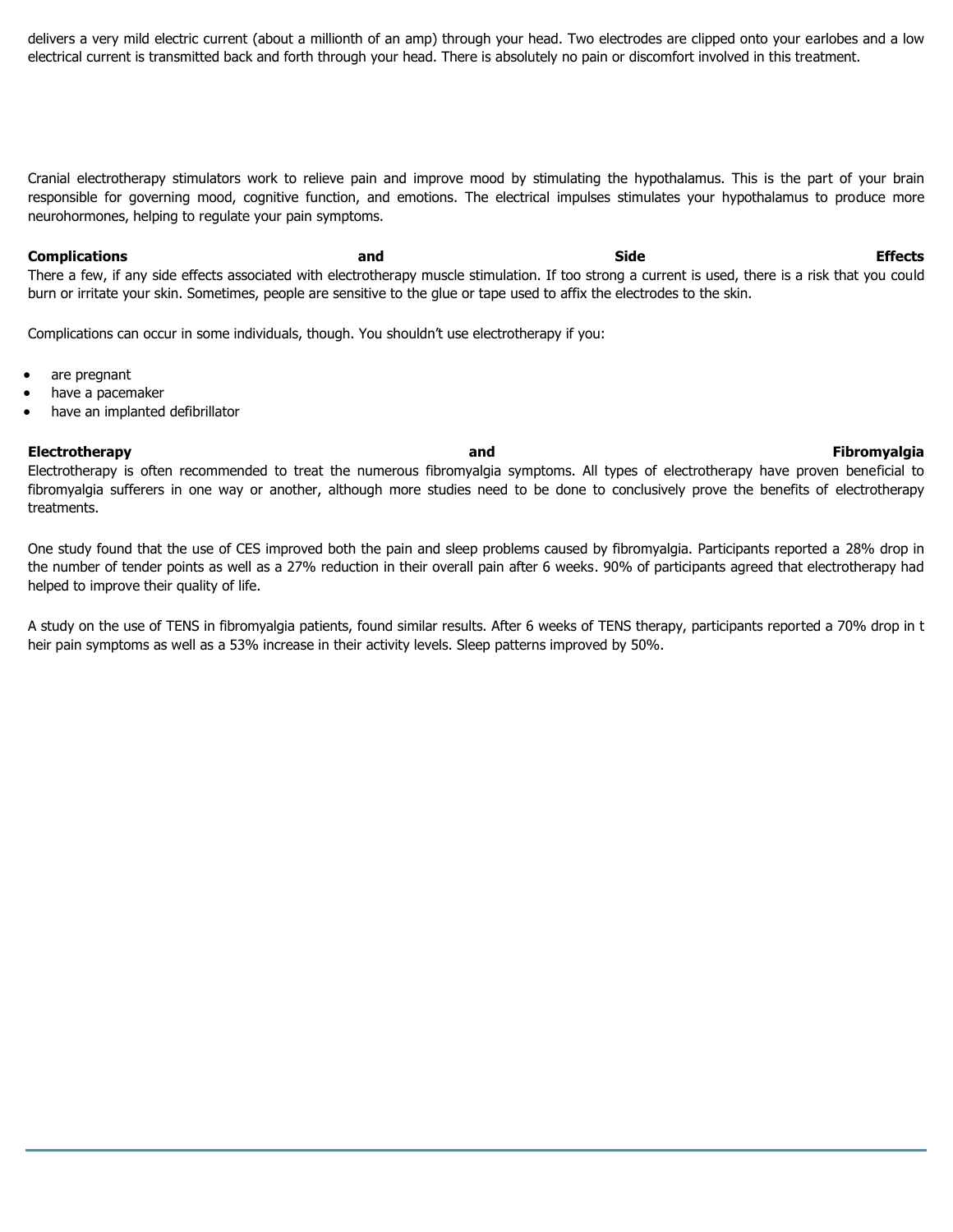# Treat Associated Conditions

There are many conditions associated with fibromyalgia syndrome. These conditions can leave you feeling sore, [fatigued,](http://www.fibromyalgia-symptoms.org/fibromyalgia_fatigue.html) and [depressed.](http://www.fibromyalgia-symptoms.org/fibromyalgia_depression.html) Treating these conditions is a good way to begin to fight fibromyalgia.

#### **Irritable Bowel Syndrome (IBS)**

The abdominal pain, distension, constipation and diarrhea associated with irritable bowel syndrome can be quite distressing. Irritable bowel syndrome symptoms are often persistent and can be debilitating. However, consultation with your doctor and changes that you can make will lead to an improvement in your symptoms. Check out these tips to help you fight IBS:

- Eliminate the foods that you find aggravate your fibromyalgia symptoms.
- Minimize the psychological stress in your day to day life by developing coping strategies.
- Adhere to the basic rules for maintaining regular bowel habits, such as including lots of fibre, fruits and vegetables in your diet, as well as 6- 8 glasses of water per day.
- Some medications may help with your constipation and/or diarrhea.

If you are one of the many fibromyalgia patients that suffer from dry eyes, simple over-the-counter drops can provide you with some relief by holding water in your eye. Discuss this fibromyalgia treatment with your health care provider, to help you decide on the most appropriate choice. You might also want to ask your doctor to check you out for signs of Sjogren's syndrome. This syndrome may be contributing to your persistent dry eyes.

**Irritable Bladder Syndrome** If you suffer from urinary or pelvic problems, you may have irritable bladder syndrome. Sensations of pain in the pubic area accompanied by an increased urgency to urinate are common symptoms of this condition. To deal with this try the following:

- Drink as much water as possible.
- Avoid bladder irritants such as fruit juices (especially cranberry juice).
- Ask your health care provider about pelvic floor exercises, such as Kegel exercises.

#### **Fibrofog**

Fibrofog is a common problem for many fibromyalgia patients. Fibrofog affects memory and concentration, and can sometimes lead to short term memory loss. Usually, this is due to the distractive effects of chronic pain and mental fatigue. This means that combatting fibrofog also involves managing your other symptoms. Activities that help you to develop your memory and other cognitive functions may also help to reduce your fibrofog symptoms.

### **Cold Intolerance**

Up to one-third of all fibromyalgia sufferers may experience cold intolerance. This causes the hands and feet to become cold, and even discolor, upon exposure. This is often caused by a concurrent illness called Raynaud's Phenomenon. Treatment involves:

- Keeping warm! This includes dressing warmer and turning up the heat in your home.
- Exercising. Aerobic exercise has been shown to improve cold intolerance by improving peripheral circulation.
- Visiting your doctor if the cold intolerance persists.

#### **Dizziness**

Fibromyalgia sufferers often complain about symptoms of dizziness and vertigo. If other more serious causes of dizziness are ruled out by your doctor (such as cranial nerve problems, demyelinating disorders, inner ear problems, medicine side effects and cancer) it may be due to muscular deconditioning or trigger points. Exercise, including strengthening and stretching, and massage should all help you maintain your balance levels, eliminating the dizziness.

#### **Dry Eyes**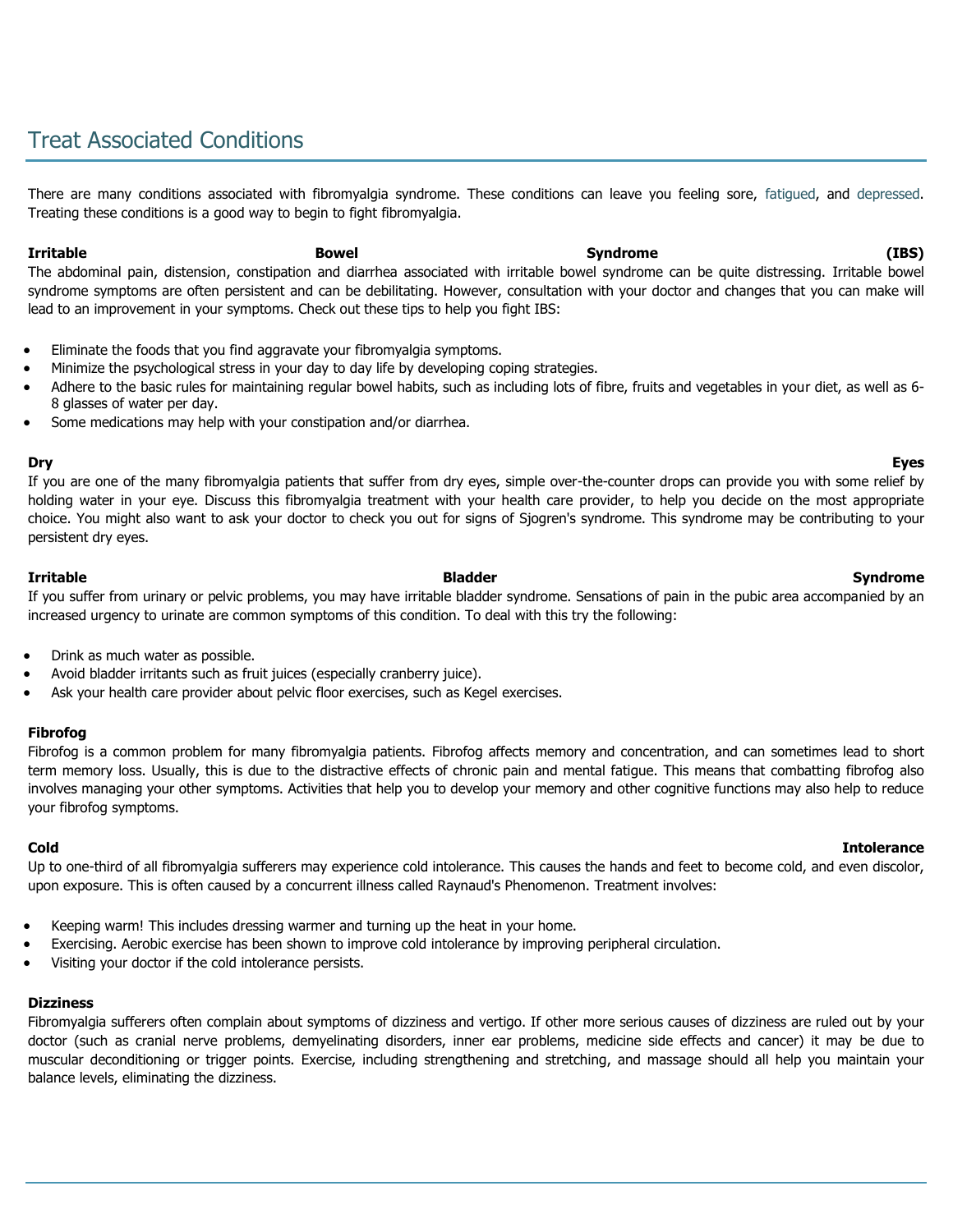# Dealing with Your Fibromyalgia in the Workplace

For many people, the decision to work isn't a decision at all. It is necessary for most of us to hold down a job to pay the bills. In addition, many people see work as a vital part of their lives, helping them to be social and to feel like they are contributing to something greater than themselves. Work can be very difficult for a person with fibromyalgia, but there are ways to learn to cope. It is estimated today that four to six million people with fibromyalgia are in the workforce and are learning to cope with their condition as they work.

### **Monitor Your Work Pattern**

In order to create a working pattern for yourself at your job, it's important to understand what makes you most comfortable, what sets off your flare-ups and what makes working difficult. Take one week and jot down what you are doing at your job and how you are feeling every fifteen minutes or so. This will be quite tedious for the week, but it will help to create a pattern that can be evaluated and observed. Then, with these notes, you'll be able to see, hopefully, what leads to some of your discomfort at work, what seems to help the most, what gives you the most stress, etc.

### **Get Organized in Your Space**

Many jobs require repetitive motions. Analyze your workspace to see if there are changes you could make to help with your physical discomfort or [pain.](http://www.fibromyalgia-symptoms.org/fibromyalgia_morning_stiffness.html) For instance, if you spend a lot of time on the phone, try to get a headset. If you stand a great deal at work, make sure to purchase high-quality shoes and add a cushioned floor pad to the area where you stand the most. If you sit most of the day, invest in a high-quality, ergonomic chair. If your company can bring in a consultant to help your workspace to become more ergonomic, or if you can afford the consultation yourself, take advantage of this opportunity.

### **Talk to Your Boss and Co-Workers**

If your office mates don't know that you have fibromyalgia, you may want to let them know about it. This certainly depends on the level of your symptoms, but it may be helpful for them to know. You are not looking for pity, certainly, but you are looking for them to understand your needs. During your work day, you may need to take advantage of your high energy and [low energy](http://www.fibromyalgia-symptoms.org/fibromyalgia_fatigue.html) points. This means that you might be more productive at certain times and less productive at others. Stress can also make your fibromyalgia flare, so you'll want people to know that you need ample time to finish assignments. Your work time will be more productive and your co-workers will be more sensitive to you if they know what is going on. You can certainly stress with them that you aren't looking for special treatment, but that you are looking for them to be sensitive and to understand if your work load needs to ebb and slow a bit.

### **Be Prepared**

Don't get caught off-guard at work with a sudden flare-up in fibromyalgia symptoms. Consider what you will do if you suddenly have a problem with your symptoms. Consider pain-management techniques such as deep breathing and aromatherapy. Have your medication handy, if you take medication, and have a short speech prepared that you can use with co-workers on a bad day.

### **Know Your Rights**

It's very important to know your rights where you live. Under the American with Disability Act and the Family Medical Leave Act you may be qualified for workplace accommodations and protection against discrimination. Make sure that you know your rights so that you can be protected.

### **Consider Alternatives**

If your present job is simply not going to be able to accommodate your fibromyalgia, or you feel that this isn't the right work environment for you, start to consider transitioning to something else. Perhaps you will be better off working from home with your fibromyalgia. Perhaps there is another type of work that would better accommodate your good days and bad days. Brainstorm with a friend or partner about what your ideal job would look like and start to consider how you could find such a position. Working is certainly important - but so is your health; your goal is to find a position that will take both of these aspects of your life into consideration.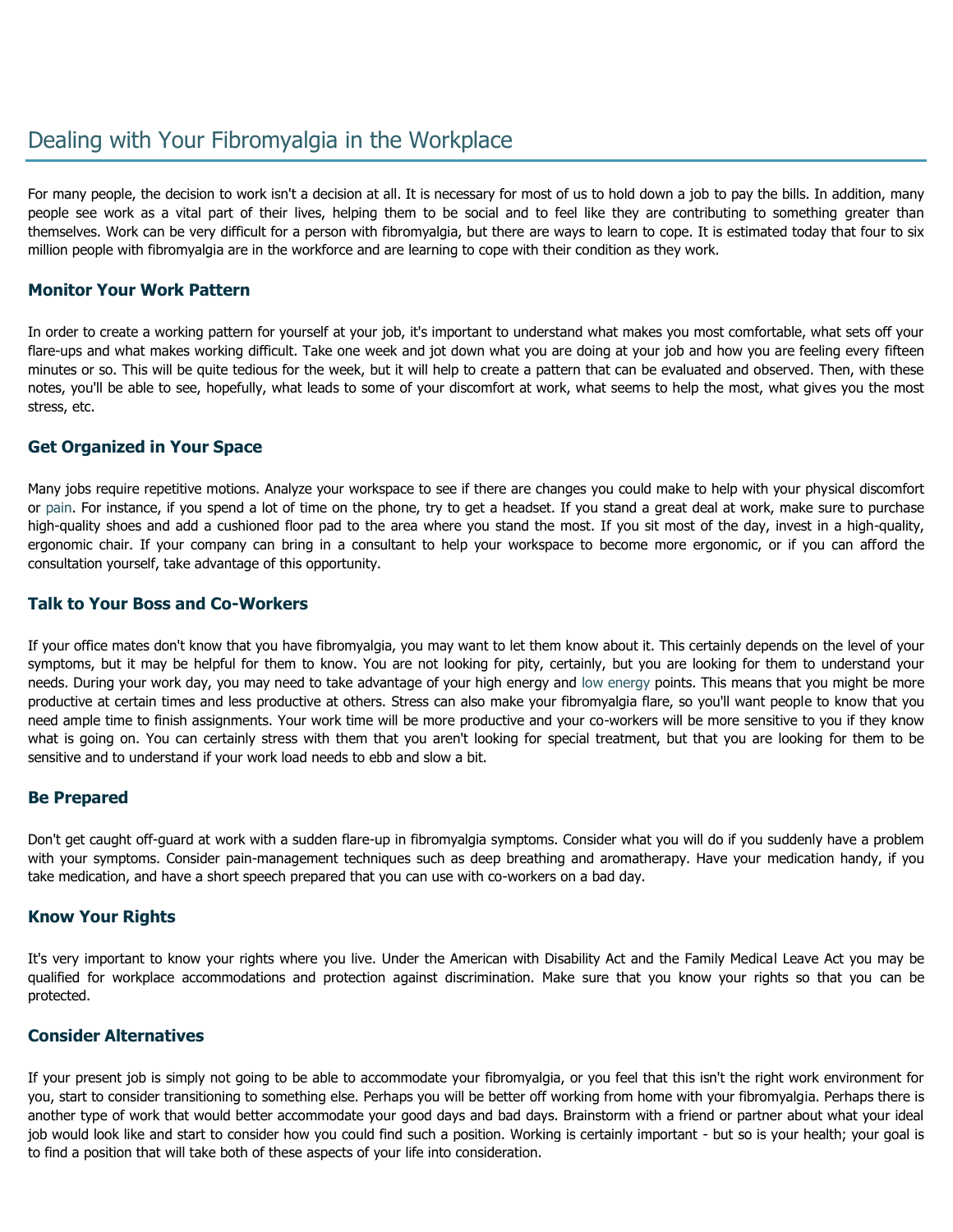# At-Home Treatments

Because fibromyalgia is a chronic illness that causes many symptoms, it is important to have a multi-faceted treatment approach. [Fibromyalgia](http://www.fibromyalgia-symptoms.org/fibromyalgia_medications.html)  [treatment](http://www.fibromyalgia-symptoms.org/fibromyalgia_medications.html) can take place in your health care provider's office, at the chiropractor's, or even at the dentist. However, the best fibromyalgia treatment starts at home. At-home treatment for [fibromyalgia syndrome](http://www.fibromyalgia-symptoms.org/fibromyalgia_syndrome.html) can help you to reduce your daily pain and fatigue and regain that much-needed energy.

why the second of the **Treat and Treat and At the Second At Home**? You may be wondering why you need to treat your fibromyalgia symptoms at home, especially if you are having regular visits with your health care provider. Well, at-home treatment is actually the most vital and important part of a fibromyalgia treatment program. Because fibromyalgia is a chronic, long-term condition, it requires focused and meaningful treatment. Medical treatment provided by your doctor, or alternative therapies given to you by a naturopath are simply not enough to help you manage your fibromyalgia pain. Instead, steps must be taken every day to help reduce your symptoms and increase your energy. The easiest way to get this daily therapy is to engage in at-home treatments.

**What Can At-Home Treatments Do?** The benefits of at-home treatment for fibromyalgia are endless. Not only can you perform these therapies in the comfort of your own home, but these therapies are typically inexpensive or even free. At-home treatments help to:

- increase your energy
- alleviate fatigue
- decrease the effects of fibrofog
- boost your immune system

## **Types of At Home Treatments**

There are numerous types of fibromyalgia treatments, which you can pursue in the comfort of you own home.

#### **Diet**

Many fibromyalgia sufferers find that certain foods exacerbate their symptoms, while other foods work to relieve their symptoms. Though there is no hard evidence linking certain foods to symptoms flares, many patients find fibromyalgia relief through a properly managed [diet.](http://www.fibromyalgia-symptoms.org/fibromyalgia_eat_healthier.html) Learning to manage your diet can be difficult and time-consuming but the benefits that it can offer typically make it worthwhile.

**Foods to Avoid:** There are certain foods that every fibromyalgia patient should try to avoid completely or at least minimize in their diet. These foods tend to exacerbate symptoms and weaken your immune system so try to avoid:

- **Alcohol**: Alcohol triggers symptom flares in many fibromyalgia patients.
- **Caffeine**: Caffeine stresses the adrenal glands and liver, which are already stressed by the fibromyalgia illness
- **Sugar**: Sugar also stresses the adrenal glands, increasing the production of adrenalin. This can lead to stress and anxiety attacks.
- **Processed Foods**: Processed foods can increase widespread pain and swelling and may increase chemical sensitivity in some sufferers.

**Foods to Include:** Some foods help to decrease fibromyalgia symptoms and increase general health. These foods should be included in your daily diet.

- **Raw vegetables**: Raw vegetables contain antioxidants and phytochemicals that help to boost the immune system
- **Omega-3 Fatty Acids**: Found in fish , omega-3 helps to minimize nerve sensitivity and improve cognition
- **Water**: Water helps to purify the system and increase the circulation of oxygen and nutrients throughout the body

### **Vitamins**

Daily vitamins are often recommended as part of a comprehensive at-home treatment program. Vitamins can help to ensure that you are getting all of the nutrients necessary to good health, as well as help to reduce fibromyalgia symptoms.

**B Complex Vitamins:** The B complex vitamins are very helpful in reducing fibromyalgia symptoms. The B vitamins, particularly Vitamin B-12, help to combat nerve problems, such as tingling and tenderness. The B vitamins also help to increase the number of red blood cells in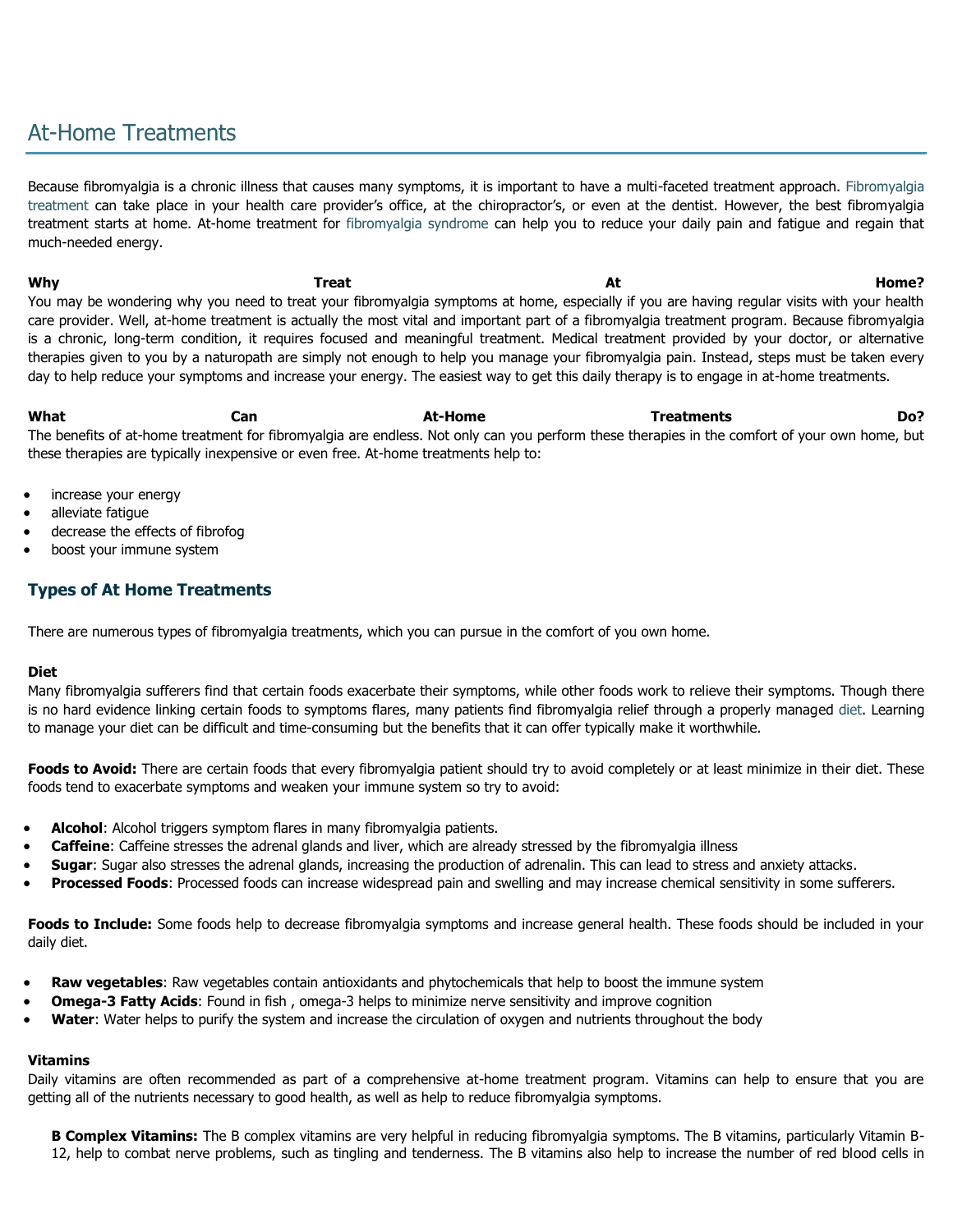your body and protect the myelin sheath that protects your nerve endings. Take a B complex vitamin daily, or try to get foods fortified with B-12.

**Vitamin C:** Vitamin C is found in a variety of fresh fruits and vegetables. It can help you to fight fibromyalgia symptoms by building up your immune system. It also works to reduce swelling. Take 250 mg to 500 mg of Vitamin C daily.

#### **Exercise**

Exercise is one of the most important facets of a fibromyalgia treatment program. Though exercise can often be daunting in the face of fibromyalgia pain, it actually helps to decrease muscle stiffness and other symptoms. This is because exercise helps you to use your muscles, preventing muscle loss and weakness. It also works to increase your energy and stabilize your mood.

Here are some tips to help you get started.

- Try low-impact aerobic activities, like walking or swimming.
- Begin with just a few minutes of exercise a day.
- Work up to 30 minutes of exercise a day, three times a week.
- Don't push yourself too hard, or you could increase your fibromyalgia symptoms.
- Stretch before and after exercise.

Maintaining a journaly of your daily activities can help you manage many of your fibromyalgia symptoms. If you're having troubles with fibrofog, writing down all your appointments and up-coming events will make it easier to remember those important dates.

A daily journal can also help you keep track of your symptoms as well as factors that may aggravate them. By making a record of these factors, you can create a clearer picture for yourself of just what triggers your fibromyalgia symptoms thereby helping you to avoid symptom flare-ups when possible.

Bringing the **Bringing of the Doctor Home** Some treatments, like biofeedback and electrotherapy, that are normally performed in a doctor's office can now be done in the comfort of your own home. Biofeedback machines, as well as electrotherapy devices, designed for home use offer fibromyalgia patients the option of using these therapies on their own. Although these devices are smaller and more limited in ability than those machines used by professionals, they can serve to ease your discomfort while cutting back on the number of doctors appointments you may need to treat your symptoms.

Perhaps one of the easiest treatments to perform at home is heat therapy. By using heat packs, hot baths, or hot water bottles, you can help to soothe sore, aching muscles and ease stiff muscles. There are many inexpensive heating packs that you can buy at your local pharmacy which can be applied locally, where ever you feel the most discomfort.

### **Heat Therapy**

## **Keep a Daily Journal**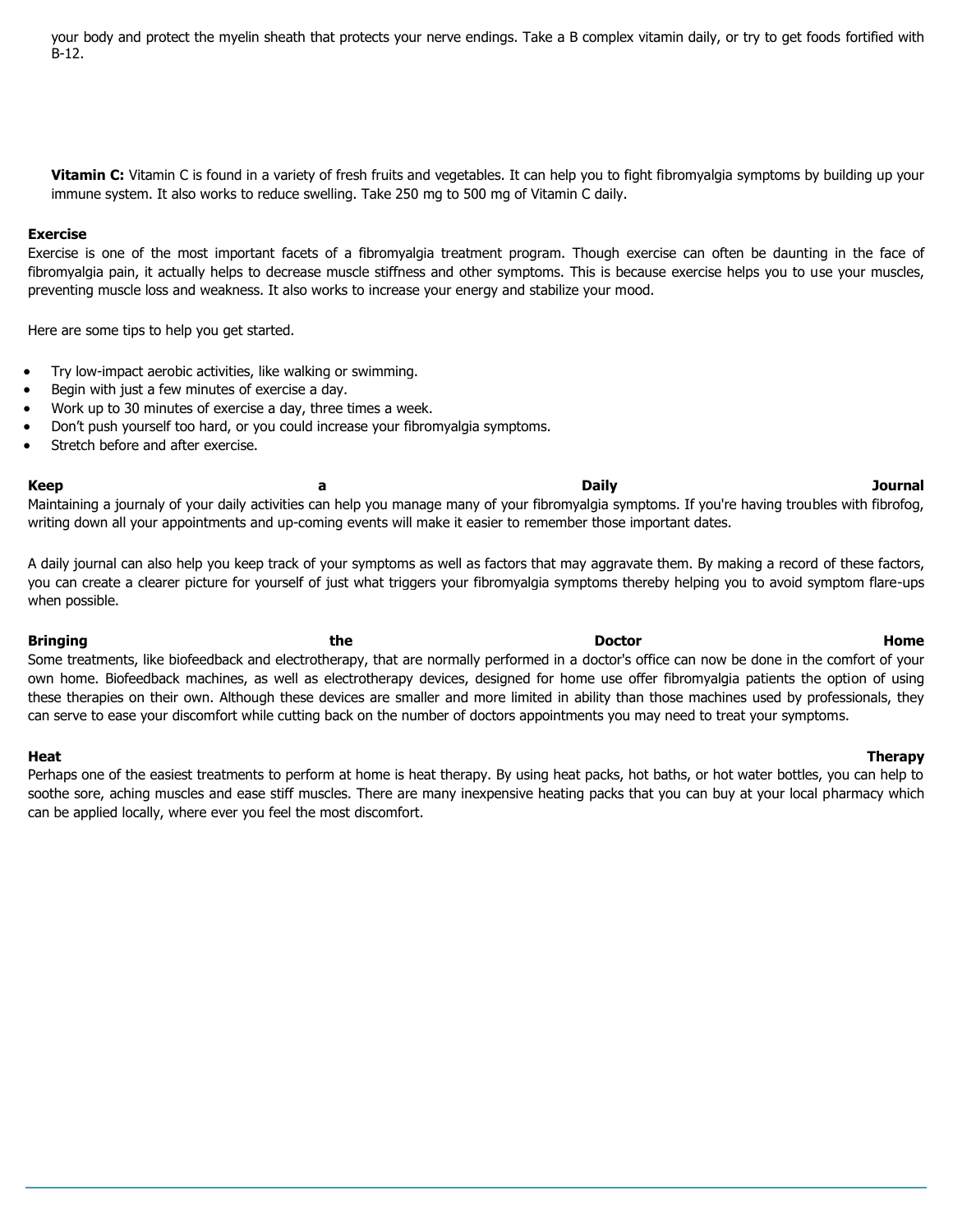# Rhona's Story

52 year old Rhona Shriner\* of Hartford, Connecticut has been suffering from fibromyalgia since she was 18. "I had terrible pain when I would raise my arm, but at the time there was no such thing as fibromyalgia, or at least, no one had heard of it. The doctor diagnosed my pain as busistis. He also gave me some wise advice, which I didn't follow; he told me to hold a stick and raise it above my head, a kind of stretching [exercise.](http://www.fibromyalgia-symptoms.org/fibromyalgia_exercise.html) He warned me that if I didn't stretch, I'd lose movement in that arm. I should have listened to him, and all these years later, I'm still trying to regain movement in that arm. Meantime, the pain was so bad that if I moved the wrong way in my sleep, it would wake me up in the middle of the night.

Like a lot of fibromyalgia patients, it was discovered I had hypoglycemia. This was ten years ago. It was suggested I try to find a massage therapist. I was very, very stiff at this time with a heavy feeling, and a lot of pain. I had 'brain fog' but when the hypoglycemia was diagnosed I started to keep a very serious diet. This was a year before I was diagnosed. I do not deviate from my diet. I have not touched white sugar, white flour or coffee in ten years. I eat organic, I don't eat at night. It is so related to the fibromyalgia. The difference was really dramatic.

## **Diet and Exercise Make All the Difference in the Fibromyalgia**

The exercise really makes a difference in my health. I exercise seriously. Exercise stabilizes sugar levels. These two things, the diet and the exercise make all the difference in the fibromyalgia. It's a fight. I run 6 days a week for 50 minutes and I stretch 20 minutes before I run. If you move one thing the wrong way you set off something else. In the morning, your body is so stiff, like a wooden puppet that doesn't work well. It took a long time to get to this point. A physical therapist helped.

## **Lose the Brain Fog with Exercise and Proper Diet**

I feel fibromyalgia mostly in my neck, back, and shoulders, but even my toes can get tight. I stretch my fingers when I run, it looks bad and embarrassed my children, but that's the way I lose the brain fog; exercise and eating right. And I roll right in to see the chiropractor when I get an attack."

\*Not her real name.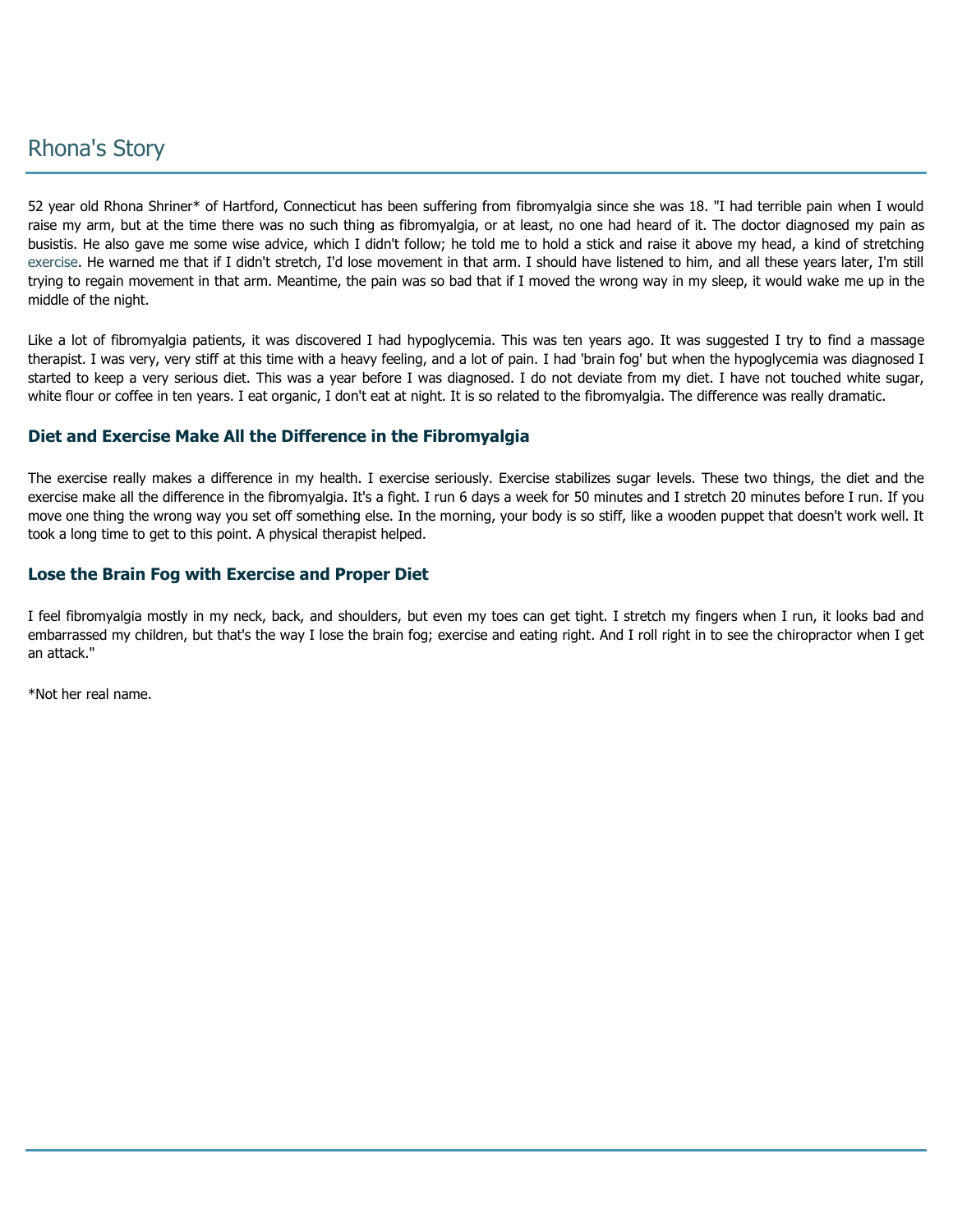# Eat Healthier For Fibromyalgia

Eating healthy foods can really help you out when you are suffering from fibromyalgia. For fibromyalgia patients, the benefits of eating healthy are numerous, including symptom relief and stress management. Regular healthy eating can lead to increased energy and pain resistance, and it will also benefit all parts of your body.

**The Effects of Poor Diet** You must remember that if your diet is insufficient to support your health, then you will not feel as well as you could. Some patients have reported that certain types of foods, such as fatty, fried, or sugary types, seem to invite or worsen [fibromyalgia symptoms.](http://www.fibromyalgia-symptoms.org/fibromyalgia_treatment.html)

By avoiding things such as caffeine, alcohol and candy, you will help to improve your sleep and lessen the severity of some of your symptoms. Eating healthy and maintaining a balanced diet can go a long way to symptom control. Also, try discussing the possibility of taking vitamins with your health care provider. Smoking is also something that magnifies the symptoms of fibromyalgia patients. By quitting you will be taking the first steps to living pain free. It is also very important to drink lots of water to help flush out the toxins from your body.

For the fibromyalgia sufferer, sufficient protein in the diet is very important. Protein is required for proper growth and maintenance of the body as it makes up to 20% of the mass of most of your cells and tissues.

Proteins also function as enzymes, hormones and antibodies, all of which are needed for your body to operate normally. Animal-derived proteins like milk, meat, fish, poultry and eggs contain good amounts of all essential amino acids, the building blocks of protein.

Some of the degenerative changes and tissue abnormalities seen in fibromyalgia may be exacerbated or even caused by insufficient levels of protein intake. Therefore a proper diet can help decrease the irritation, stiffness and pain associated with the tender points in fibromyalgia.

Unfortunately, a number of unproven "miracle" diets and supplements are advertised as fibromyalgia treatments. These should be investigated carefully by patients before use. Not all of these supplements provide appropriate nutrition for healthy eating. When starting a new nutritional program, it is important to inform your physician as some supplements and foods cause serious, or even dangerous, side effects when mixed with certain medications.

### **Foods to Avoid**

Here is a list of the more important things that you should try to limit or eliminate completely from your diet:

- Refined sugar
- Alcohol
- Foods high in saturated fats
- High-calorie, high-fat, junk food
- Monosodium glutamate (MSG) and Nutrasweet (aspartame). Both glutamate (found in MSG) and aspartic acid (found in aspartame) stimulate pain augmenting receptors within the spinal cord
- **Caffeine**

Fibromyalgia patients should probably give up caffeine completely because even a small amount consumed in the morning can cause sleep disturbance. Be aware that many sodas and even some herbal teas contain caffeine, so it is a good idea to read the labels. If it doesn't boast that it is caffeine free, it is probably a good idea to assume that it isn't and avoid it. Try replacing your caffeine fix with healthier drinks like juice, milk, or water.

**The Benefits of Healthy Eating** A balanced diet is an essential part of a healthy eating plan. This can be very tough at first, but by limiting these things from your diet and adhering to the ratio of 40% carbohydrates, 30% protein and 30% fat for each meal, you will see great improvements in your symptoms of fatigue, pain, and stiffness, just to name a few. These results can be seen in as soon as one week!

In order to jump-kick your new healthy eating plan, why not consider [new decor for your kitchen?](http://www.decorsecrets.com/kitchendecor.shtml)

#### **Avoid "Miracle" Diets**

### **Eat Your Protein!**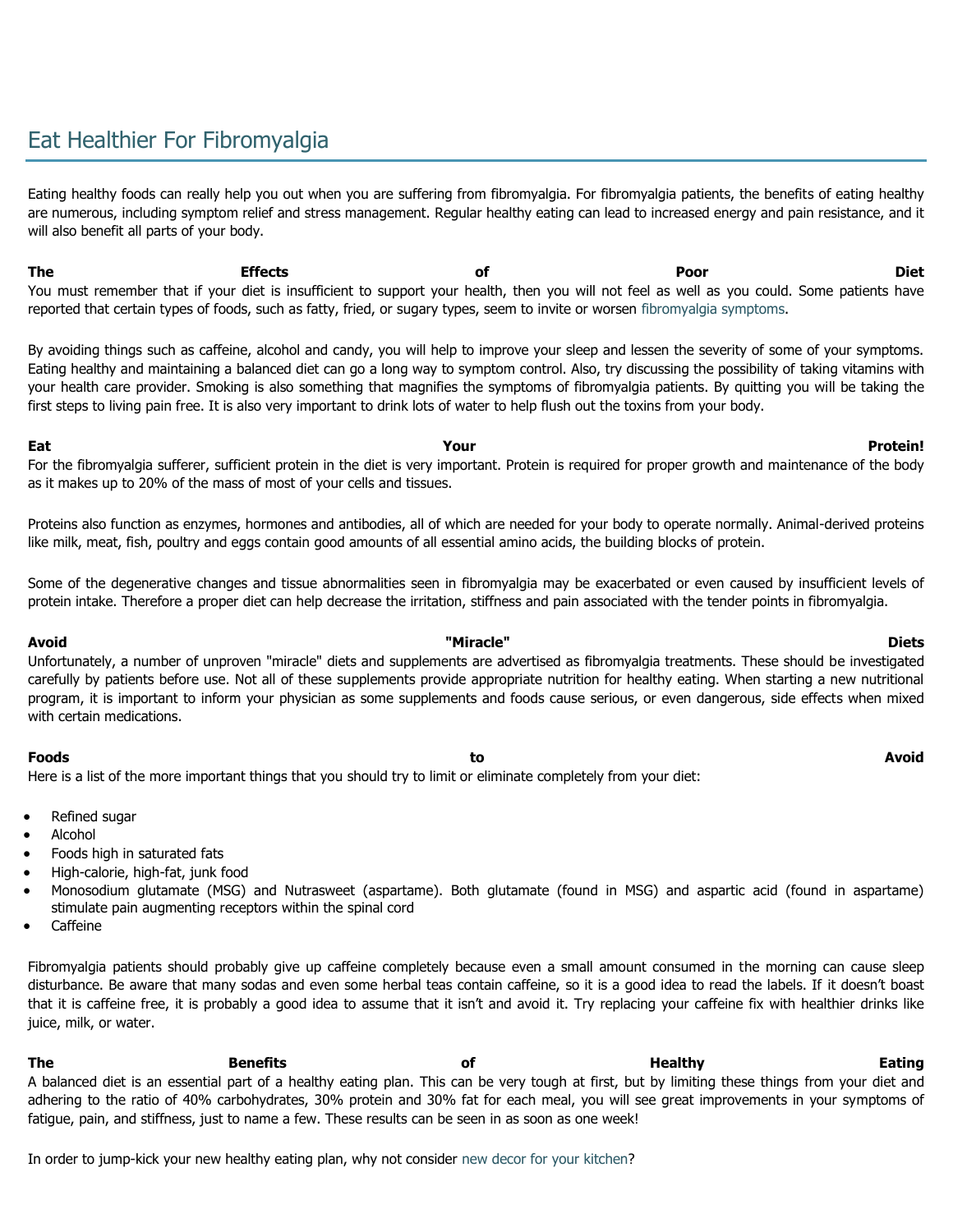#### Link to machine

If you have fibromyalgia, the idea of any type of exercise may make you want shrivel up in despair. True, exercise can be painful, especially on those tender muscles and joints, but [exercise](http://www.fibromyalgia-symptoms.org/fibromyalgia_exercise.html) is actually one of the most beneficial treatments for fibromyalgia symptoms. Exercise of any type has been proven to help lessen your pain, strengthen your muscles, and make your daily life a little bit easier. Strength training in particular has been receiving a lot of attention from fibromyalgia sufferers. If you are suffering from fibromyalgia pain, learn more about strength training and how it could help to reduce the intensity of your symptoms.

**What is Strength Training?** Strength training is a type of exercise that involves using your muscles to lift extra pounds. Over time, you lift increased amounts of weight in order to develop your strength and endurance. Strength training is typically done with free weights (like barbells and dumbbells) or on strength training equipment designed to target specific areas of the body. However, more and more strength trainers are using stretchy resistance bands to increase their muscle strength. Strength training without weights is also popular. Just use the resistance of your own body.

Strength training targets all the major areas of the body, including the arms, legs, abdominals, back, shoulders, and chest. There are specific strength training programs and exercises designed to work out particular muscles in these body parts, and they are usually done in sets, ranging from 8 to 12 repetitions for each set. In between sets, a rest is taken in order to allow the muscles to recuperate.

**Strength Training vs Weight Training** When we envision strength training, many of us picture men and women with rippling muscles lifting huge barbells. This is not the type of strength training that is advised for people with fibromyalgia. Instead, strength training for fibromyalgia sufferers is focused on developing increased strength, endurance, and muscle tone throughout the body – not those huge, bursting muscles. Fibromyalgia sufferers who wish to strength train should not be concerned with the amount of weight they can lift, but rather that they lift small amounts of weight regularly and correctly.

**Benefits of Strength Training for Fibromyalgia Sufferers** Strength training is highly recommended for fibromyalgia sufferers because of the wide variety of benefits it can offer. Recent studies performed by Harvard University have shown that a progressive regimen of strength training helps to reduce the [symptoms of fibromyalgia.](http://www.fibromyalgia-symptoms.org/fibromyalgia_treatment.html) Specifically, weight training helps to increase muscle strength and muscle mass, however, benefits of strength training also include:

- Strength training helps to reduce muscle pain and stiffness by encouraging daily use of all body parts.
- This type of training helps to improve your overall fitness level, increasing your energy and reducing your fatigue.
- Strength training has been shown to improve sleep habits, allowing you to fall asleep faster and remain in deep sleep longer.
- exercise of any type can help to improve your mood and alleviate symptoms of depression.

Strength training can also provide a number of other important benefits, like increasing your metabolism by up to 15% and reducing your risk of osteoporosis, a debilitating bone illness.

**How to Strength Train** The good thing about strength training is that it is safe and effective for practically anyone. Even if you are not in the greatest of health, you can still begin a moderate strength training routine and see amazing benefits. Strength training is most beneficial when combined with both a stretching and aerobics routine. However, strength training on its own will also help to reduce your symptoms.

**Before Starting Strength Training:** Before you start your strength training, consult with a health care professional to see if your muscles are up to it. Once your health care provider gives you the go ahead, you will need to find out about the specific exercises performed in strength training routines. Instructions and tips on strength training are available at your nearest gym or in exercise books and manuals at the library. If you can afford it, you might want to hire a professional trainer who can show you the techniques as well as any equipment you might like to use. Before working out for the first time, practice the techniques in front of a mirror, without using any weights. This will help you get a feel for the movements.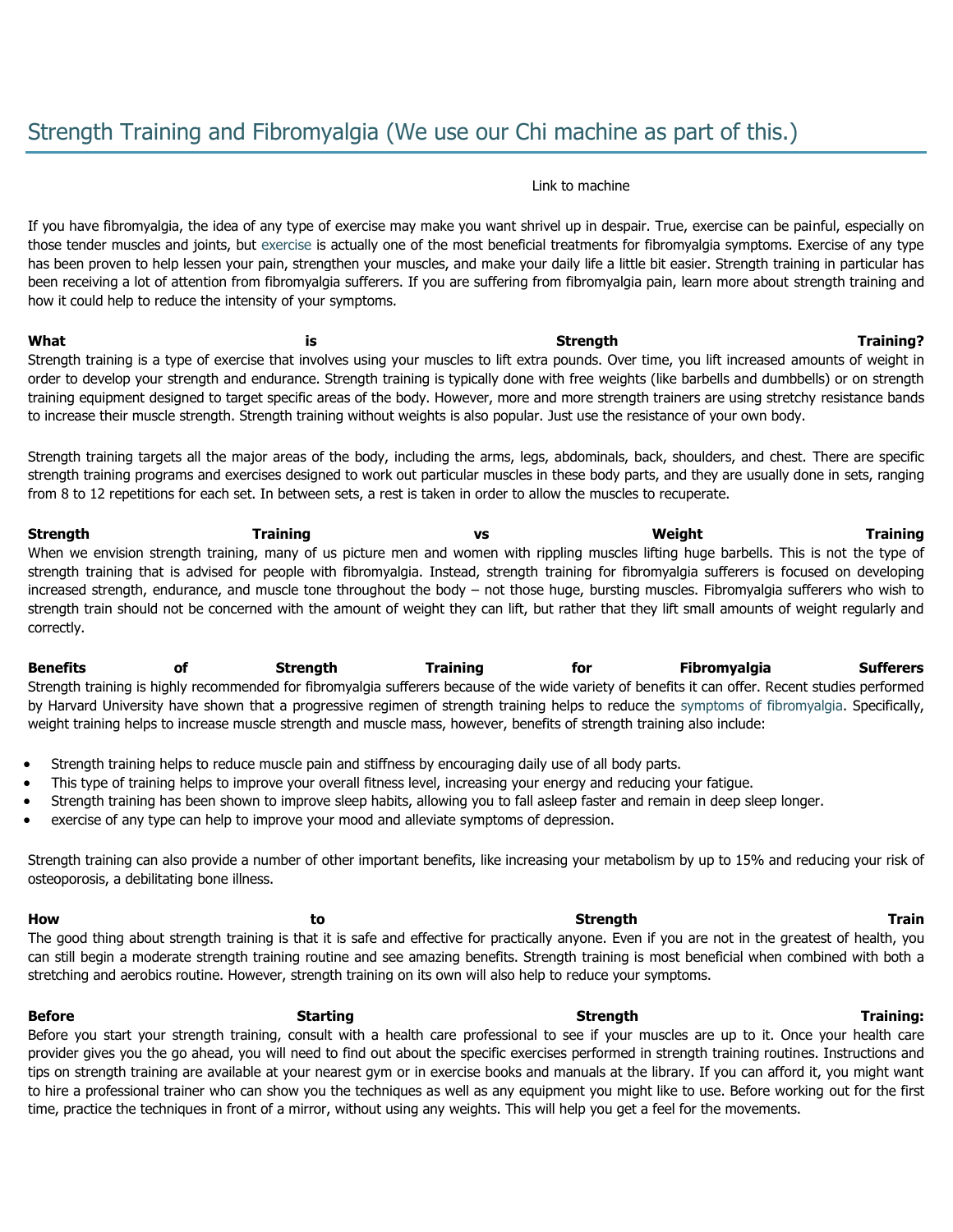#### **While Strength Training:**

When you first start strength training, remember to start with the smallest weight, or just use the weight of your own body - you do not want to overstress your body on the first time out. Don't focus on lifting a lot of weight; instead, focus on performing the techniques correctly, ensuring that you maintain good posture. Remember to breathe - breathe in as you lengthen your muscles, and breathe out as you contract your muscles. Start with only 3 to 5 repetitions of each exercise, fewer if you feel tired. Gradually increase the number of repetitions, until you can perform 10 to 12 repetitions. Try to do 2 or 3 sets of 10 to 12 repetitions before increasing your weight. Remember to rest in between sets

**Tips to Stay Healthy During Strength Training** When done properly, strength training can be very beneficial to fibromyalgia sufferers. This type of exercise can increase flexibility, endurance, and make everyday tasks like shopping and climbing stairs a lot easier. Here are some tips on how to keep your strength training safe and enjoyable:

- **Always do some light stretching before you strength train.** This will prevent muscle strains and sprains and get your muscles warmed up.
- **Drink water as you strength train.** Water keeps you well hydrated, preventing muscle cramps.
- **Avoid using weights or machines that you have to grip tightly.** This could put extra stress on your muscles and joints.
- Always progress slowly. Start out doing just a few minutes of strength training exercises. Gradually work up to 20 minutes, three times a week.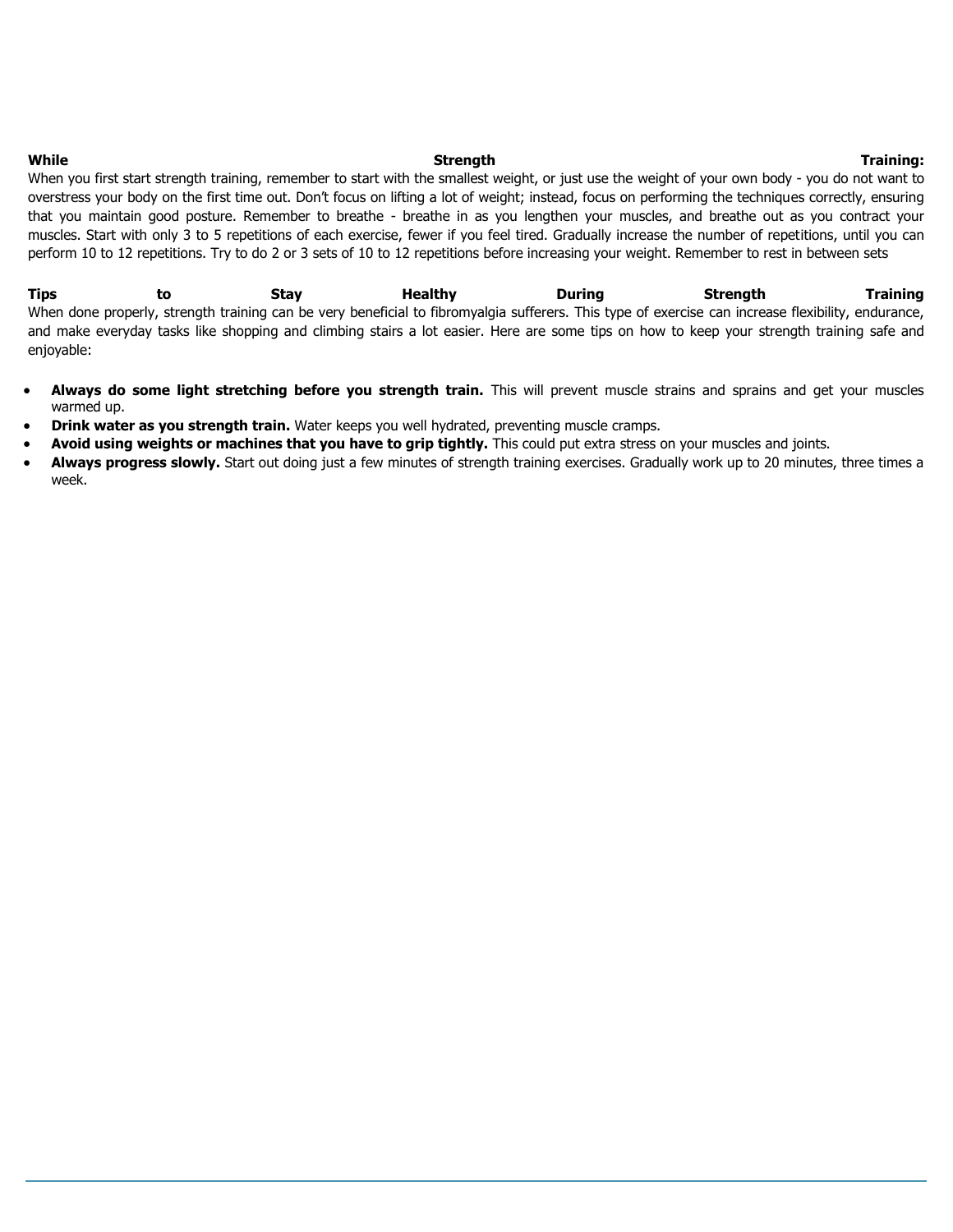# Top 5 Foods to Avoid

Fibromyalgia is a chronic condition where sufferers experience [widespread pain](http://www.fibromyalgia-symptoms.org/fibromyalgia_widespread_pain.html) that can be significantly debilitating. The pain is worse in certain parts of the body called tender points.

### **Fibromyalgia Statistics**

According to the National Fibromyalgia Association (NFA), 10 million people in the United States alone suffer from the condition. As much as six percent of the world's population suffers from fibromyalgia. At least three percent of the entire world's population is affected by this syndrome.

Women are the highest demographic group to get the condition, according to the NFA, with approximately 75 percent to 90 percent of those afflicted being female. Men can also get fibromyalgia and children have also been diagnosed with the syndrome.

### **Treatment**

There is no known cause of fibromyalgia. It's a difficult condition to treat since symptoms can vary drastically among those who have it.

Fibromyalgia can't be cured, but the symptoms can be treated to make life more manageable and fulfilling.

There are a variety of fibromyalgia medications. Those who have the condition can also try alternative therapies and make lifestyle changes to help manage the symptoms. One of the biggest and most effective lifestyle changes is diet.

There's no scientific evidence that proves a single diet plan will eliminate or reduce fibromyalgia symptoms.

The medical director of the Holtorf Medical Group Center for Endocrine, Neurological and Infection Related Illness in Torrance, California, Dr. Kent Holtorf, says that the medical community is aware that diet plays a role in the syndrome and severity of the symptoms. Unfortunately it's not clear exactly how and not every diet will help everyone in the same way.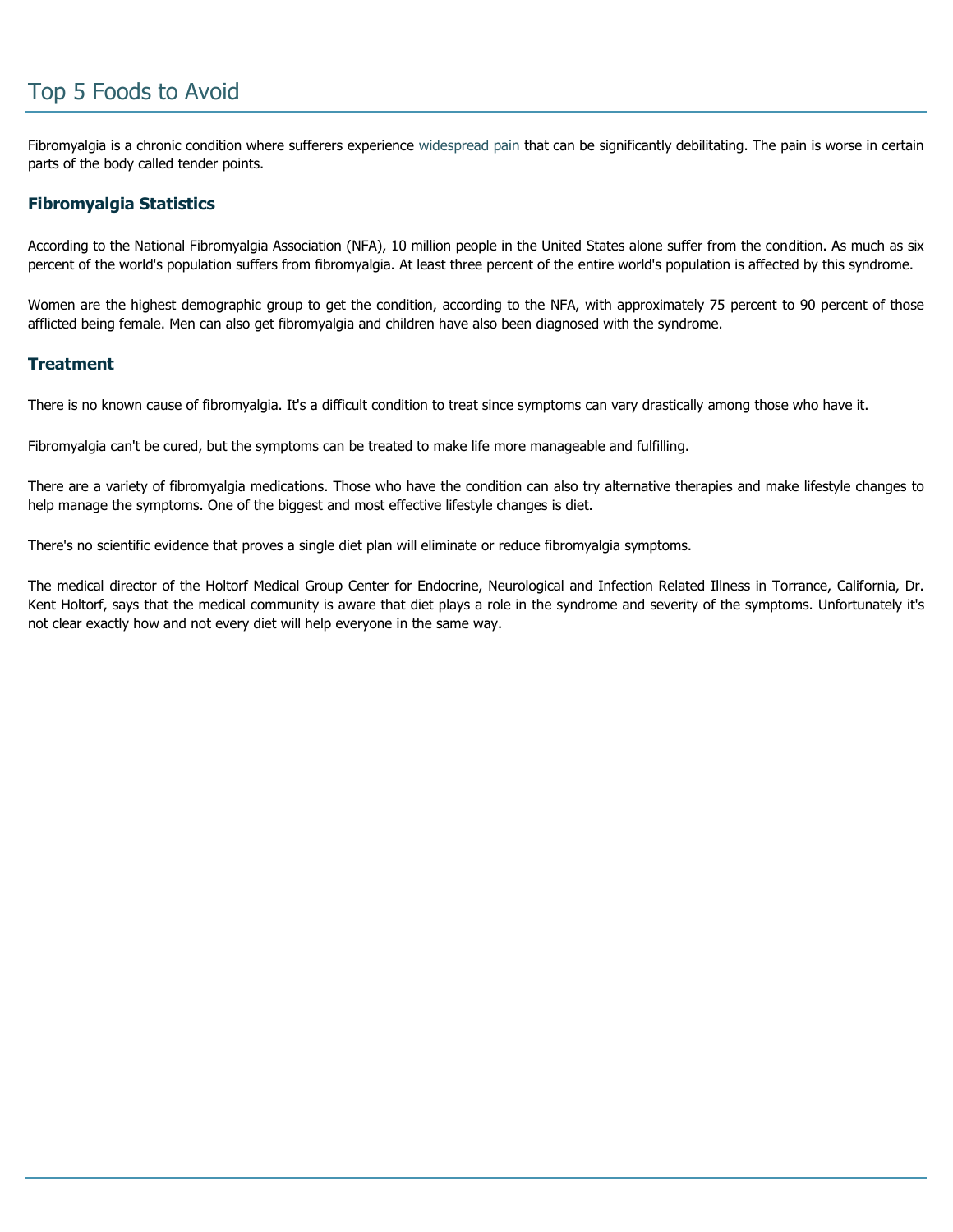# Self Massage for Managing Fibromyalgia Pain (We are in training to be massage and acupuncorists, plus we sell and use excellent massagers for at home use.)

Massage can be a very effective way to manage fibromyalgia pain. Ideally massage should be done by a registered remedial therapist, and possibly one with a specialty in fibromyalgia pain and pain from related disorders. But you can also use self massage to relieve some fibro symptoms between therapist treatments. Just be careful not to use self massage as the only fibromyalgia treatment and continue other treatments as well.

## **Type of Fibromyalgia Pain**

As you've probably experienced, fibromyalgia can cause [widespread pain.](http://www.fibromyalgia-symptoms.org/fibromyalgia_widespread_pain.html) You can't treat the widespread pain, but you can treat some of the sorest or most tender points with self massage. While the muscle pain experienced can vary from person to person, there are a few points the majority of sufferers find uncomfortable. The pain is often localized and starts in the joints which then causes joint swelling. The joint swelling ultimately irritates the muscles. The muscles become painful, weaken and eventually cause mobility problems.

The neck and shoulders are two of the main areas fibromyalgia suffers experience muscular pain. These are the same spots non-sufferers experience pain because they're areas that naturally accumulate stress. But the pain can be more intense for fibromyalgia sufferers.

The chronic pain fibro afflicted experience can cause them to hold themselves differently. An unnatural stance can cause additional stress in the problem areas of the back, shoulders and neck.

### **Trigger Point Massage**

In many cases the pain in most [trigger points](http://www.fibromyalgia-symptoms.org/fibromyalgia_injections.html) can be relieved or reduced by just a little bit of pressure through simple self massage. Often a few moments of gentle rubbing a couple times a day can make a significant difference. Try treating yourself with six to 12 self massage treatments daily with each "session" consisting of 20 to 30 kneading strokes.

### **General Massage Techniques**

There's no specific hard and fast rule about how you should rub the trigger point. Depending on the location and the sensitivity of the sore point, you can rub with the pads of your fingertips or thumbs. You can even use your elbow, thumbs or fist. Press the trigger point directly and hold for several seconds. Or you can gently massage the area with small circles or kneading strokes. Try to stroke parallel to the muscle fibers, if you can tell their direction.

The goal is to provide some pressure. But as a fibromyalgia sufferer you know how sensitive those trigger points can be. Create an internal scale of one to 10 with 10 being insufferable and one being where you can barely feel anything. Aim for the five to seven range, if you can handle the discomfort. If you can't, be gentler. Rub or put pressure on the trigger point for at least 30 seconds and as long as five minutes. Try to treat key pressure points daily. You may want to consider treating ultra sensitive points several times a day.

### **Use a Tennis Ball**

Sometimes it's too painful to use your hands or other parts of your body to provide the necessary pressure on your tender points. Other times you may not have the strength to create sufficient pressure. That's where the proper use of a tennis ball can be especially beneficial.

A tennis ball for fibromyalgia self massage is very easy to use. All you need to do is find a way to rub the ball back and forth over the painful muscle. You can use your own body against body pressure. Or you can use a hard object like a wall and lean your body against it with the ball on the sore spot. For a deeper massage, simply use more pressure.

If treating pressure points using a wall, keep your feet 12 inches or more away from the wall to create enough pressure to relieve the pain.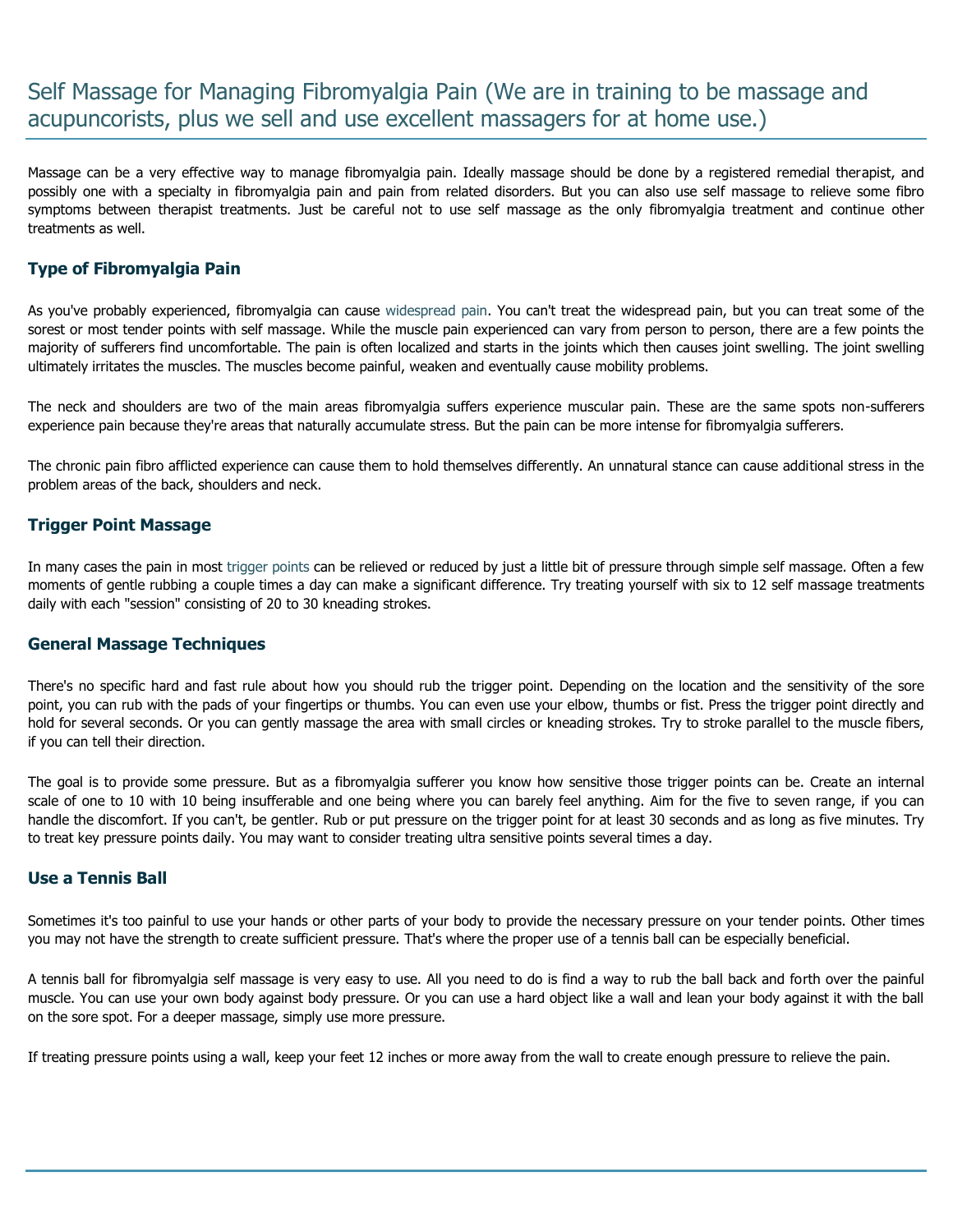Exercise is an important and necessary part of any fibromyalgia treatment program. Fibromyalgia is a chronic illness that causes widespread pain, persistent fatigue, and a number of other debilitating symptoms. Though exercise can be difficult and painful for those suffering with fibromyalgia, it is an excellent way to increase muscle strength while decreasing [muscle pain](http://www.fibromyalgia-symptoms.org/fibromyalgia_widespread_pain.html) and stiffness.

If you are thinking about incorporating an exercise routine into your fibromyalgia treatment plan, stretching is an excellent way to begin improving both your symptoms and endurance levels. This article will provide with some of the basic information that you will need to know before you begin to stretch those muscles!

**How Does Stretching Benefit Fibromyalgia Sufferers?** Stretching is one of the best forms of exercise that someone with fibromyalgia can do. But maybe you need some reasons to stretch to get you motivated. Here are some of the many benefits of basic stretches:

- Stretches help to elongate your muscles, helping to release stiffness and pain.
- Simple stretching exercises increase your flexibility, allowing you to get the full range of motion in all of your joints. This will help with your daily activities, including shopping, driving, cleaning, and cooking.
- Stretching will provide you with some much-needed time to relax, practice meditation, or just get reacquainted with yourself.
- If you suffer from disordered sleeping, a daily stretching routine may help you to fall asleep faster and wake up less during the night.

**Types of Stretching** Though you may not realize it, there are actually many ways to stretch. Some forms are not suited to those suffering from fibromyalgia, as they put too much stress on the muscles and joints. Be sure to choose a stretching form that is recommended by your health care provider. Here are some popular forms of stretching to relieve fibromyalgia-related symptoms:

#### **Passive Stretching**

Passive stretching is probably the type of stretching that you are most familiar with. This is the type of stretching that most people do when warming up or cooling down from an [aerobic exercise.](http://www.fibromyalgia-symptoms.org/fibromyalgia_aerobics.html) Passive stretching is also known as relaxed stretching, because you are in a relatively relaxed position when carrying out the exercises. During passive stretching, you stand or sit in a relaxed position. Using your arms or some other part of your body, hold the position for at least 10 seconds. Passive stretching is an excellent way to get rid of those troublesome muscle spasms caused by fibromyalgia.

#### **Isometric Stretching**

Isometric stretching is also a relaxed form of stretching. It involves no motion – instead, you clench a muscle in order to strengthen it. For example, if you wish to do an isometric leg stretch, don't move your leg - just clench the thigh or calf muscle. After holding for a few seconds, relax the muscle again. These are easy exercises to do and can be done at home or at work. Isometric stretching is also a great way to increase your muscle strength and stamina.

Active stretching is a little bit more challenging for most fibromyalgia sufferers. However, if you work your way up to it, active stretching can really increase your flexibility and muscle strength. Assume a stretch and hold that body part using nothing but the strength of your muscles. For example, bring your knee to your chest and hold it there, without using your hands for assistance. Active stretches only need to be held for about 10 seconds.

Dynamic stretching involves moving your body slowly, so that your joint has reached its full range of motion. For example, extending your leg out in front of you as far as it will go is a dynamic stretch. It is very important that you do not bounce or violently swing your body in order to reach your full range of motion – this can cause serious damage to your joints. Instead, carefully lift the body part you are stretching until it can't move any more. Always take your time when you are practicing dynamic stretching and if you can't reach your full range of movement, don't force yourself.

#### Active **Stretching**

#### **Dynamic Stretching**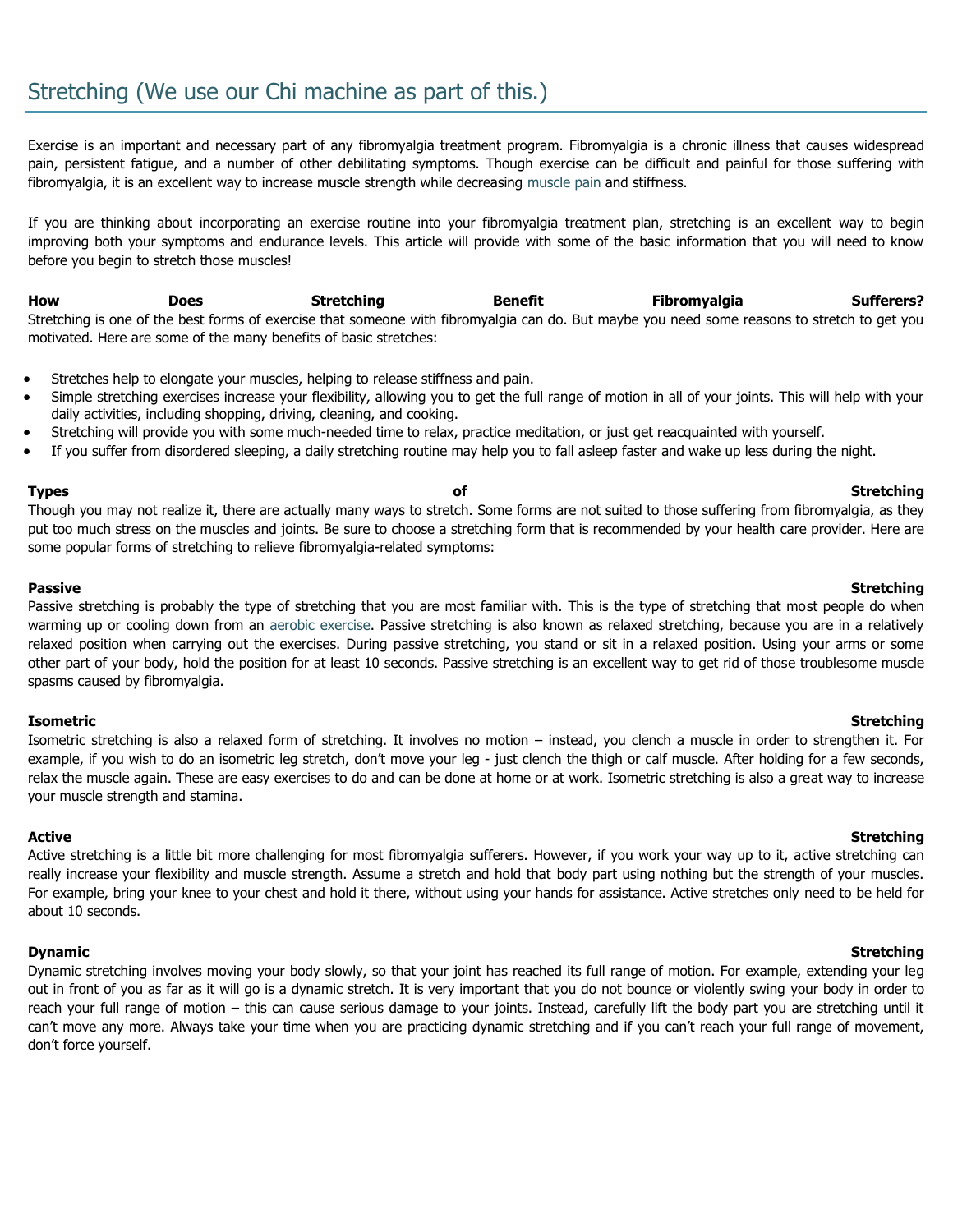**Tips for Good Stretching**

When you are stretching, keep these tips in mind so that you always have a fun, enjoyable and safe experience:

- Warm up before you start stretching. Take a bath or shower, or go for a quick walk around the house to get your muscles ready.
- Never hold a stretch to the point of pain. Good stretches only go to the point where you feel some resistance in your muscles.
- While you stretch, focus on your breathing. Breathe in deeply through your nose, and breathe out through your mouth.
- Start your stretching routine slowly. Start with 1 repetition of each exercise, and gradually work up to five or more repetitions.
- If a certain muscle is sore, do fewer repetitions of that stretch, or hold the stretch for a shorter amount of time. This will prevent injury.
- If you are particularly stiff, try stretching in warm water. The warm water will help to relax your muscles, making the stretch less painful to hold.
- If you are having trouble holding your stretches, ask a friend to help you out. Assisted stretching is just as beneficial as self stretching.
- Try a stretching class. Yoga stretches can help restore your flexibility and strength as well as reduce your stress levels.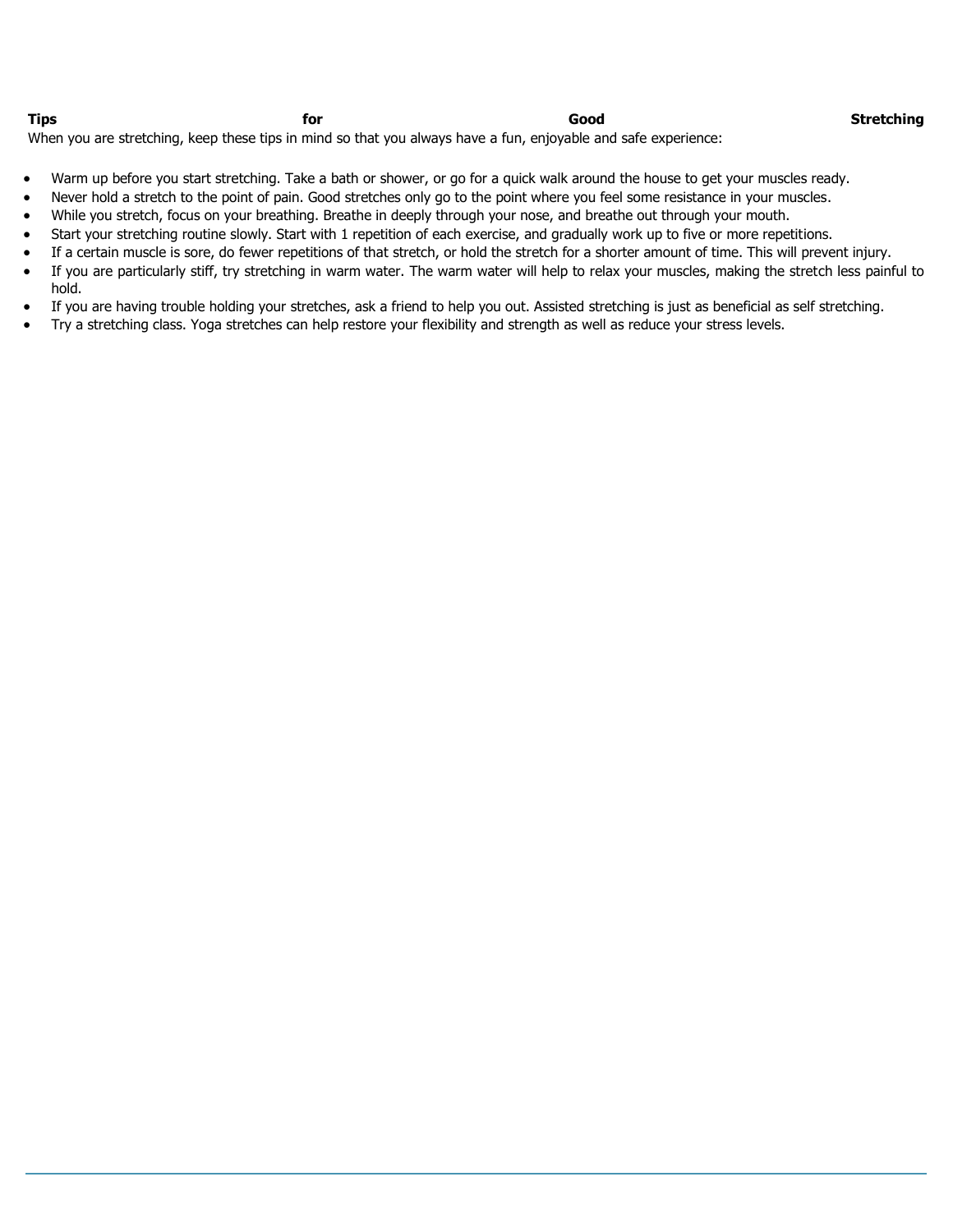# Supplements That May Help Fibromyalgia (We use our Go Green, Total Health Formula, & BetaLoe as part of this.)

#### Link

[Fibromyalgia](http://www.fibromyalgia-symptoms.org/fibromyalgia_what_is.html) syndrome comes with a host of symptoms, many of which resist improvement with standard therapies for the condition. Some practitioners therefore advise vitamin and mineral supplements for the possible benefits they may provide. Before you run to the store to pick up a jar of multivitamins, it's a good idea to get acquainted with the specific benefits of the various components in these preparations so that you have some idea of which ingredients should be listed on the label. Here's the lowdown on the various supplements and how they can boost and build your system:

**\*Vitamin C**-This vitamin aids the immune system because it increases the production of the cells that fight infection: B and T cells. Due to its acidifying effects on urine, C can prevent chronic bladder infections.

## **Immune Function**

**\*Vitamin D**-This vitamin helps to regulate the immune functions of the blood cells known as monocytes and neutrophils.

**\*Vitamin E**-This vitamin often helps to relieve pain in patients who suffer from concurrent chronic fatigue syndrome (CFS). E can improve sleep-interfering leg cramps.

**\*Amino Acids**-These include Glycine, Serine, Taurine, and Tyrosine. Amino acids provide the body with energy and are necessary for proper brain function.

### **Mental Clarity**

**\*B Vitamins**-Niacinamide, Thiamine, B6, Pantothenic Acid, Folic Acid, and B12, are necessary to produce the energy that fuels your body. They help prevent feelings of fatigue and "fibro-fog." B Vitamins are also essential for ridding lactic acid from your muscles which helps avoid sore muscles in fibromyalgia patients. B vitamins strengthen the immune system, bring mental clarity, and aid your concentration span. These vitamins play a crucial role in nerve repair and help relieve the symptoms of chronic fatigue syndrome. Studies have shown that many people with chronic fatigue syndrome and fibromyalgia syndrome exhibit Vitamin B deficiencies.

**\*Fructooligosaccharides (FOS)**-This is a sweetener derived from fruits and vegetables. FOS improves the concentration of good bacteria in the intestinal tract, leading to better digestion.

**\*Inositol**-Inositol, like Vitamin C boosts the immune system by increasing the cells that fight invading pathenogens.

### **Pain Relief**

 $\bullet$ 

**\*Magnesium**-Magnesium in combination with malic acid supports the immune system by boosting the production of the cells that attack bacteria and other pathenogens. Magnesium is also crucial for the relief of muscle pain.

**\*Malic Acid**-In combination with magnesium, malic acid serves to improve energy levels as it improves the function of the cells. Malic acid is a crucial element in muscle metabolism.

**\*Selenium**-Selenium boosts the production of antibodies which help to support the immune system.

**\*Zinc**-Zinc enhances the neutrophil activity that can aid in the healthy binding of antigens and antibodies to support the immune system.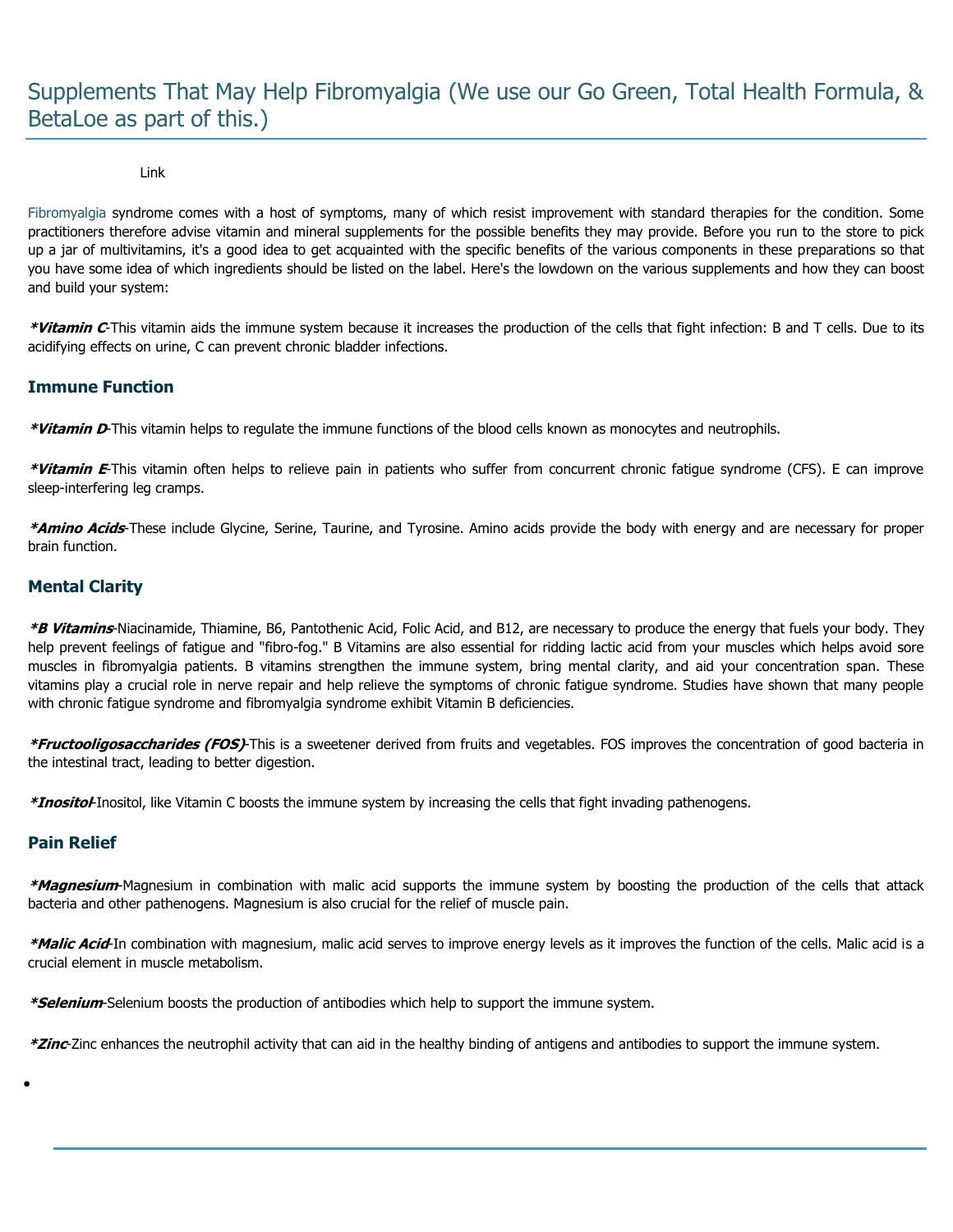# Healing FMS With Probiotics (We carry and excellent REFRIGERATED probiotic)

 Most of us realize how lucky we are to have antibiotics for those times we have bacterial [infections.](http://www.fibromyalgia-symptoms.org/fibromyalgia_yeast_infections.html) But we may not realize that other bacteria are keeping us alive. These good bacteria are nourished through eating dairy foods such as yogurt, cottage cheese, and buttermilk. All of these foods share a common denominator: they all contain the opposite of antibiotics which are called "probiotics."

### **Smart Idea**

- Today, there is a trend to increase one's dietary and supplemental intake of probiotics. "It's a very smart thing to do,'' says Dr. Randall Trowbridge. Trowbridge is a physiatrist specializing in rehabilitation who prefers to treat his patients with an eye toward the holistic.
- Dr. Tamara Sachs, an internist with a practice in functional medicine comments on the centrality of the gastrointestinal tract to a person's well-being, "For humans, 60 to 80 percent of the immune system is in the gastrointestinal tract.'' For that reason, she's in love with probiotics, "It's huge," says Sachs.
- Another doctor who likes to use an integrative approach in treating his patients is Dr. Mitchell Prywes, who is the head of the Danbury Center for Pain Rehabilitation. "There is so much chronic pain," says Prywes. "But do we look at our environment, the air we breath, the food we eat?''

### **Human History**

- Sachs tells us that probiotics have been around as long as there has been human life on earth. Probiotics can even be found in raw vegetables but die off when subjected to the heat of cooking. Sachs also says that during the course of human history, we've learned to coexist rather well with probiotics and that there are some 500 strains with many more waiting to be identified.
- These helpful bacteria serve a variety of functions. Because they help us digest food, they are a crucial element for good nutrition. "They produce things we can't do without,'' Sachs says, underlining the point that probiotics help us break down the fiber in food so that essential nutrients can be made available to the colon.
- Sachs also tells us that probiotics help teach the immune system to differentiate between beneficial and dangerous invading bacteria. Probiotics can be used to treat diarrhea in adults and children and can also be a boon to the immune system, but the joy doesn't stop there. Beneficial bacteria may be helpful to people suffering from colitis and autoimmune disorders affecting the intestines.

### **Gastrointestinal Problems**

 Prywes says that he has found benefit in treating fibromyalgia patients with probiotics. He explains that such patients tend toward [gastrointestinal](http://www.fibromyalgia-symptoms.org/fibromyalgia_crohns.html) issues that have been brought about by the use of antibiotics. "Use probiotics to treat the gastrointestinal problems, and I've seen the pain from fibromyalgia get better,'' said Prywes.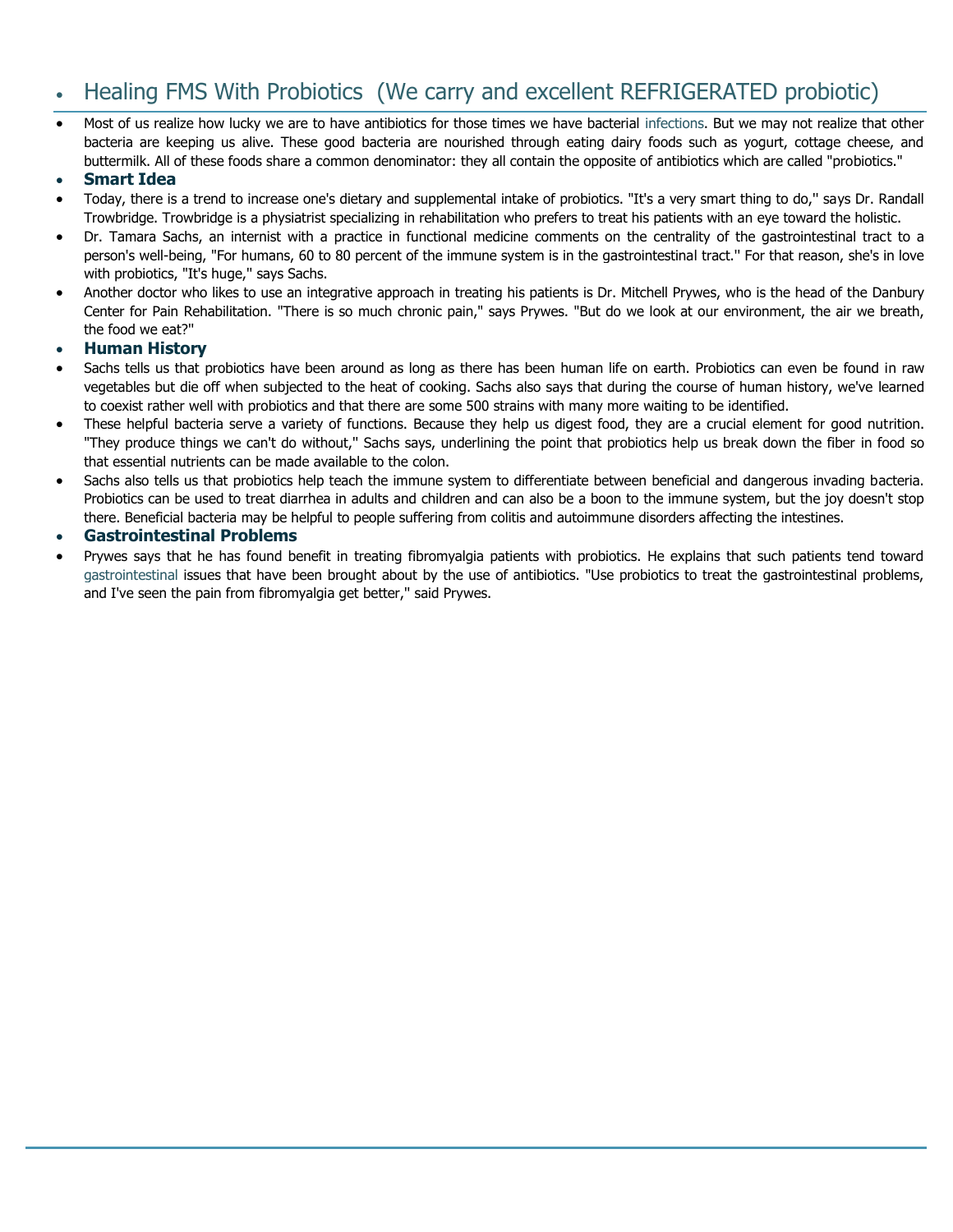# FIbromyalgia Self Care: Methyl-Sulfonyl-Methane (MSM) (We Stock several options for you. We carry a natural sulfur.)

While MSM cannot cure fibromyalgia, this [nutritional supplement](http://www.fibromyalgia-symptoms.org/care/supplements.html) is often used as a treatment of [fibromyalgia symptoms,](http://www.fibromyalgia-symptoms.org/fibromyalgia_treatment.html) helping relieve some of the discomfort that is associated with the disease and improve overall health. MSM is one of the latest treatments of fibromyalgia and relies on naturally occurring substances that can be found in many foods. This alternative fibromyalgia treatment has been shown to have beneficial properties for individuals living with fibromyalgia since it helps restore some of the deficiencies associated with fibromyalgia.

# **What is MSM?**

Methyl-sulfonyl-methane (MSM) is a compound containing a sulfur base that is naturally found in plants and animals. As such, MSM can be found in many foods, but much of it is lost in the process of digestion, cooking or food processing. This makes additional MSM supplements an option for some fibromyalgia patients.

MSM can be found in the following foods:

- most fresh fruits and vegetables
- most meats, fish and poultry
- most animal products such as dairy and eggs
- coffee, tea and chocolate

## **Fibromyalgia and Protein**

Studies have shown that individuals with fibromyalgia often have protein and sulfur deficiencies. A protein deficiency leads to an enzyme deficiency since the amino acids that are found in protein are used to build enzymes in the body. Amino acids play an important role in maintaining almost all of the functions of the body, including:

- the growth and repair of body tissues
- regulation of blood sugar levels
- food digestion
- immune system activity
- production of hormones

Amino acid deficiencies lead to other conditions related to fibromyalgia such as hypoglycemia or the inability to metabolize carbohydrates.

### **MSM and Fibromyalgia**

MSM has been used as a form of treatment of fibromyalgia since it helps restore some of the deficiencies associated with fibromyalgia. Some of the fibromyalgia symptoms that may be improved by MSM supplements include the following:

- helping restore sulfur deficiencies that can lead to cells that are impermeable by sugar, which causes blood glucose level imbalance
- reducing muscle soreness and cramps
- reducing the symptoms of arthritis and controlling degeneration
- allowing toxins and allergens to be cleansed from the body by increasing cell permeability and reducing water pressure in cells
- inhibits pain impulses due to anti-inflammatory properties
- improving and balancing the immune system
- increasing blood supply and circulation in the body

In addition, if taken in combination with other supplements, particularly amino acids, the benefits of MSM for fibromyalgia treatment has been shown to increase. When combined with glucosamine and chondroitin, MSM helps transport nutrients to damaged cartilage and tissue. When combined with enzymes such as serrapeptase, MSM helps to aid digestion.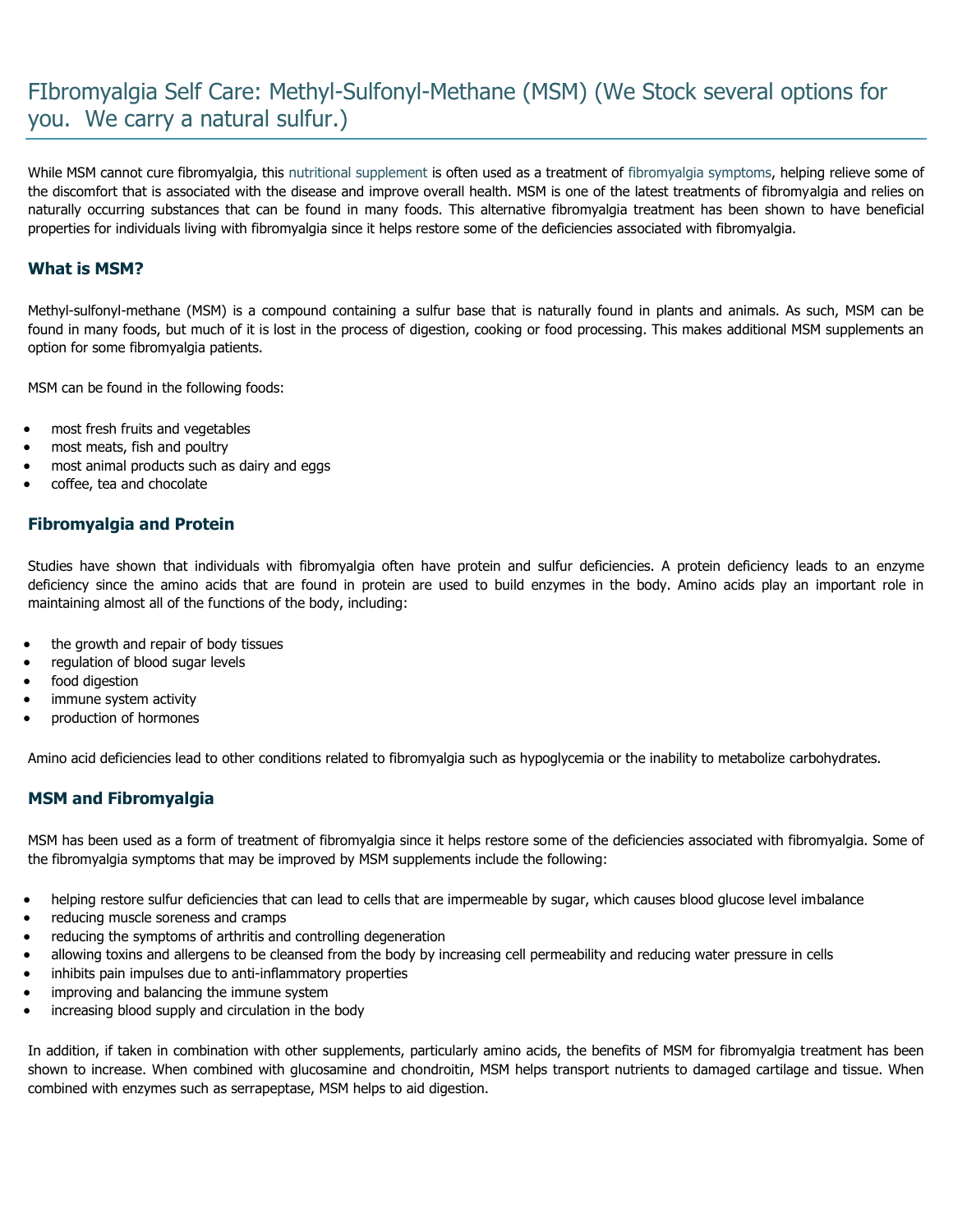# **MSM Treatment**

MSM supplements do not require a prescription and are available in several forms:

- capsules or tablets
- powders, flakes or crystals that are dissolved in liquids
- **•** topical creams or gels

MSM is typically taken twice daily, with a total dosage of 1000-3000 mg.

Fibromyalgia is a highly individualized condition, and MSM does not work in every case. Speak to your doctor or health care provider before trying any new fibromyalgia treatments for recommendations on your particular case.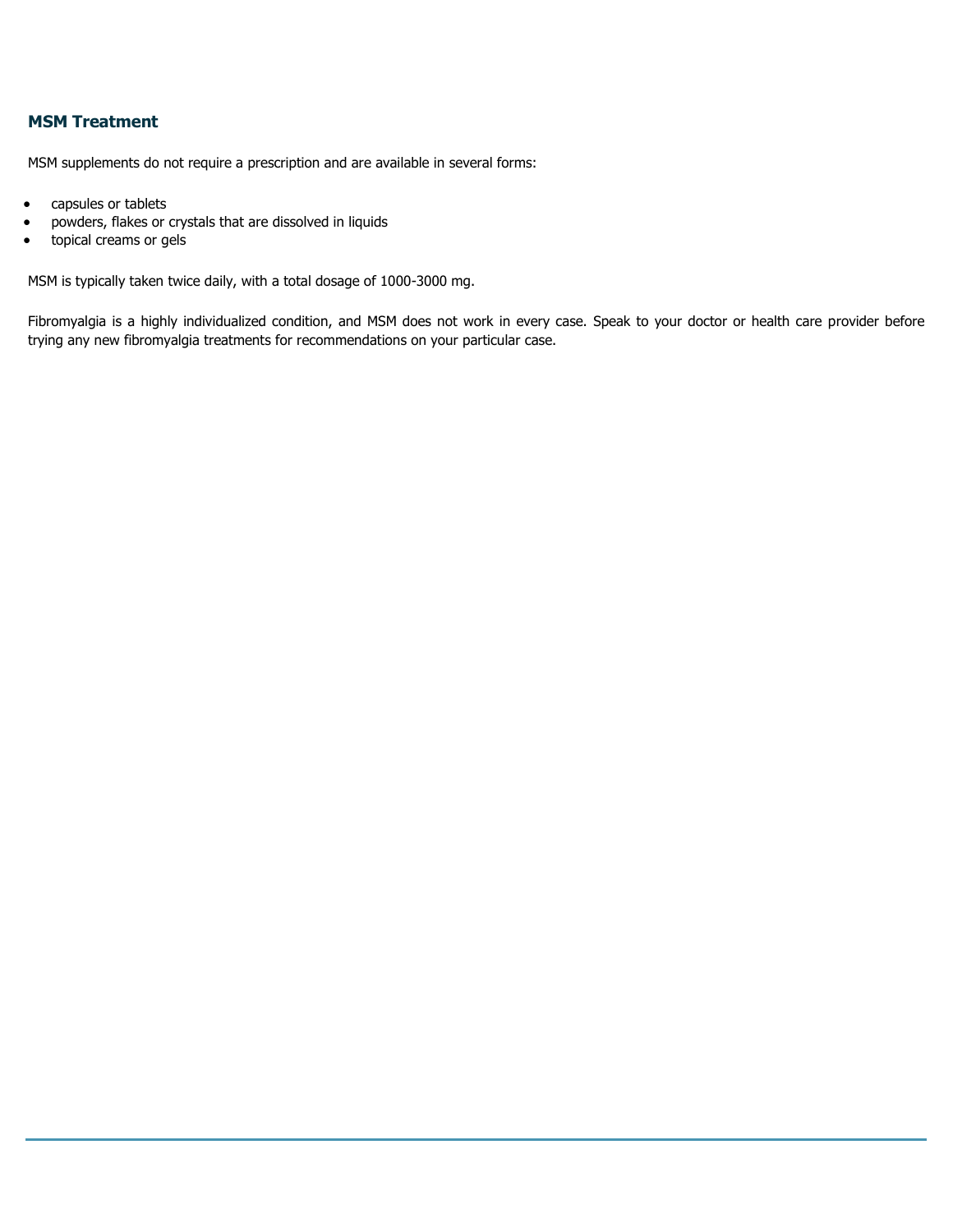# Vitamin and Mineral Supplements for Fibromyalgia

# (We use our Go Green, Total Health Formula, & BetaLoe as part of this.)

An integral part of any fibromyalgia diet is vitamin and mineral supplements. Daily vitamin supplements for fibromyalgia are an important element of [fibromyalgia self care,](http://www.fibromyalgia-symptoms.org/care/fibromyalgia_about.html) as they can help to alleviate a variety of fibromyalgia symptoms. In addition, mineral and vitamin fibromyalgia supplements are an essential component of an individual's overall health, as well as an integral part of fibromyalgia alternative treatment and fibromyalgia medical treatment.

## **Vitamins and Minerals: A Closer Look**

Vitamins are an essential component to any healthy diet. Vitamins are needed for basic biological processes such as growth, nerve function and digestion. They also have an important function in providing the body with energy and with providing repair.

Minerals, on the other hand, are the nutrients that are the primary components of our teeth and bones, and are also the building blocks for enzymes and other cells in the body. Minerals also help to regulate fluid in the body and help to control nerve movement.

The best source for both vitamins and minerals are whole foods. This is because whole foods have the benefit of possessing the following characteristics:

 **complex nutritional value:** whole foods provide you with a wealth of vitamins and minerals, whereas vitamin and mineral supplements only provides you with a specific nutrient, making whole foods the best source for vitamins and minerals

**fiber**: whole foods are an excellent source of fiber, which protects against heart disease and diabetes, among other health problems

 **protective substances**: whole foods also contain essential protective substances such as phytochemicals, which protect against heart disease, diabetes, cancer and high blood pressure

However, while dietary supplements are not food substitutes, daily vitamin supplements as well as daily mineral supplements can still have an important function in complementing a healthy fibromyalgia diet.

### **Choosing the Best Supplements for Your Fibromyalgia Diet**

Specific dietary supplements each have a unique role in maintaining and improving your health.

The following vitamins and mineral supplements should play a key role in the best diet for fibromyalgia:

- **calcium:** promotes muscle relaxation and promotes restful sleep
- **zinc:** also helpful in reducing muscle twitching and weakness as well as promoting relaxation and reducing feelings of anxiety
- **vitamin C:** promotes proper cell growth and it contains essential antioxidant properties
- **vitamin E:** develops strong muscles and strengthens the immune system by maintaining a healthy level of red blood cells

### **Recommendations**

When choosing fibromyalgia supplements, it is best to take into consideration which fibromyalgia symptoms most affect your daily life, in order to select the best vitamin supplements and mineral supplements for your individual case.

In general, however, a multivitamin is the best choice because it provides you with a comprehensive source of minerals and vitamins. Multivitamins also avoid hyperdoses of any one vitamin or mineral.

Always consult with your physician before taking any fibromyalgia diet supplements.

When using dietary supplements, be sure to check supply labels for the ingredients they contain and regularly check expiration dates. Also, be sure to store supplements in a cool, dry place and avoid storing nutritional vitamin supplements and mineral supplements in hot, humid places, such as in a bathroom.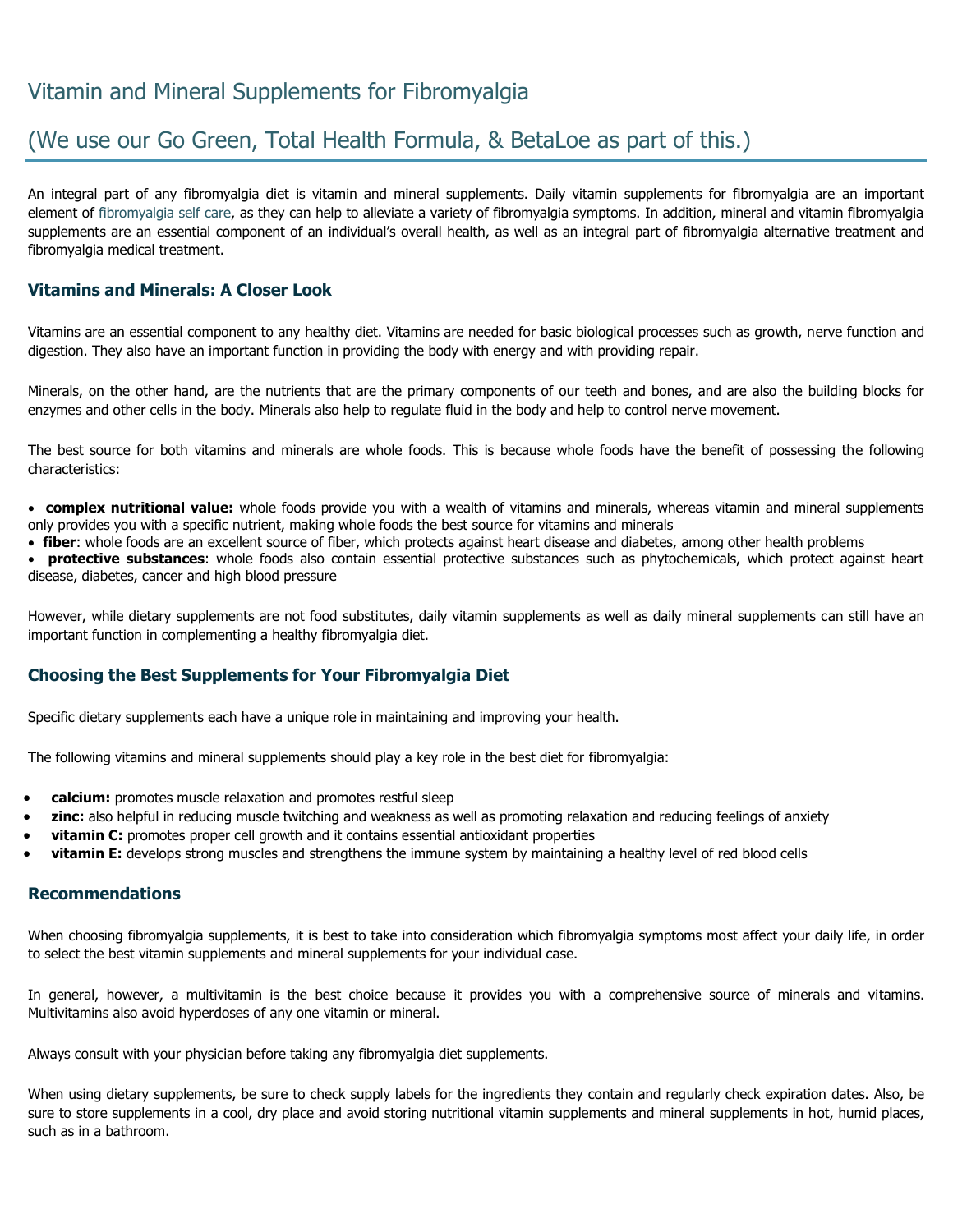# Apples For Fibromyalgia (Organic is you can find them/ get the wax off the others!)

Everyone knows that old saying, "An apple a day keeps the doctor away," but is it true? Well, we know that apples are packed full of good stuff, all kinds of nutrients and fiber, and we know they're good for the teeth. So, yes—they're good for you and it's probable that to some extent, they keep you healthy so that you don't need to make an appointment with your doctor (you didn't think he still made house calls did you?). But can eating apples make a difference for people who suffer from fibromyalgia?

## **Tailor Made**

Let's take a look at the apple. It contains a number of good things that can help maintain or improve overall health, but it also seems, in some ways, tailor-made to manage the symptoms of fibromyalgia syndrome:

**\*Malic Acid**—this substance can give the cells a burst of energy while reducing tenderness and muscle pain. Apples happen to be one of the best stores of malic acid around.

**\*Fiber**—fibromyalgia patients need this to help combat gastrointestinal symptoms and to regulate glucose levels.

**\*Vitamin C**—this [vitamin](http://www.fibromyalgia-symptoms.org/care/supplements.html) is crucial for the health of your tissues and bones and can also serve as a barrier to toxins.

**\*Quercetin**—the newest research suggests that quercetin can do a whole bunch of good things. It can improve your [mitochondrial](http://www.fibromyalgia-symptoms.org/fibromyalgia_fatigue.html) health, boost your energy, act as an antioxidant and serve as an anti-inflammatory agent.

### **Eat Unpeeled**

If you want to derive the full benefit of all the apple has on offer though, you'll need to eat the peel. Of course, you should wash the apple with thoroughness to make sure you've removed all the supermarket-pretty wax coating as well as the pesticide residues. Or better yet, spring for organic apples, even if they cost a bit more.

Apples are filling, so you can just about make a meal out of them if you like. If you add a slice of cheese or a handful of nuts, you've just added protein to the mix. They give you the right kind of energy and won't let you down the way caffeine does after an hour or so. Apples do seem to alleviate the achiness of the muscle pain that accompanies fibromyalgia for many sufferers and are a good choice if you have a low-tolerance for malic acid supplements.

Like anything else, what works for one fibro sufferer may not work for another. Some sufferers will swear by apples as a source for energy and relief from muscle aches while another will say they simply can't eat apples without feeling ill. Experts suggest you give apples a try and if they make you feel ill, just stop eating them. The ill-effects will be temporary and you will at least have tried this easy palliative and energy-boosting measure.

### **The Foods**

That said, there are certain foods and food groups that seem to make a difference in the severity of fibromyalgia symptoms for a large number of those who have the condition.

Here are the top five foods that seem to make symptoms worse. Eliminating them from your diet may reduce the severity of the fibromyalgia symptoms you experience.

### **1. Aspartame**

This artificial sweetener seems to stimulate NMDA pain receptors which increase feelings of pain.

A 2006 study published in the *Journal of Rheumatology* showed that fibromyalgia patients already had more NMDA receptors in their skin and generally more activity in their peripheral nerves which made them more susceptible to experiencing pain.

The artificial flavor enhancer MSG seemed to have similar results according to a 2001 study published in the Annals of Pharmacotherapy.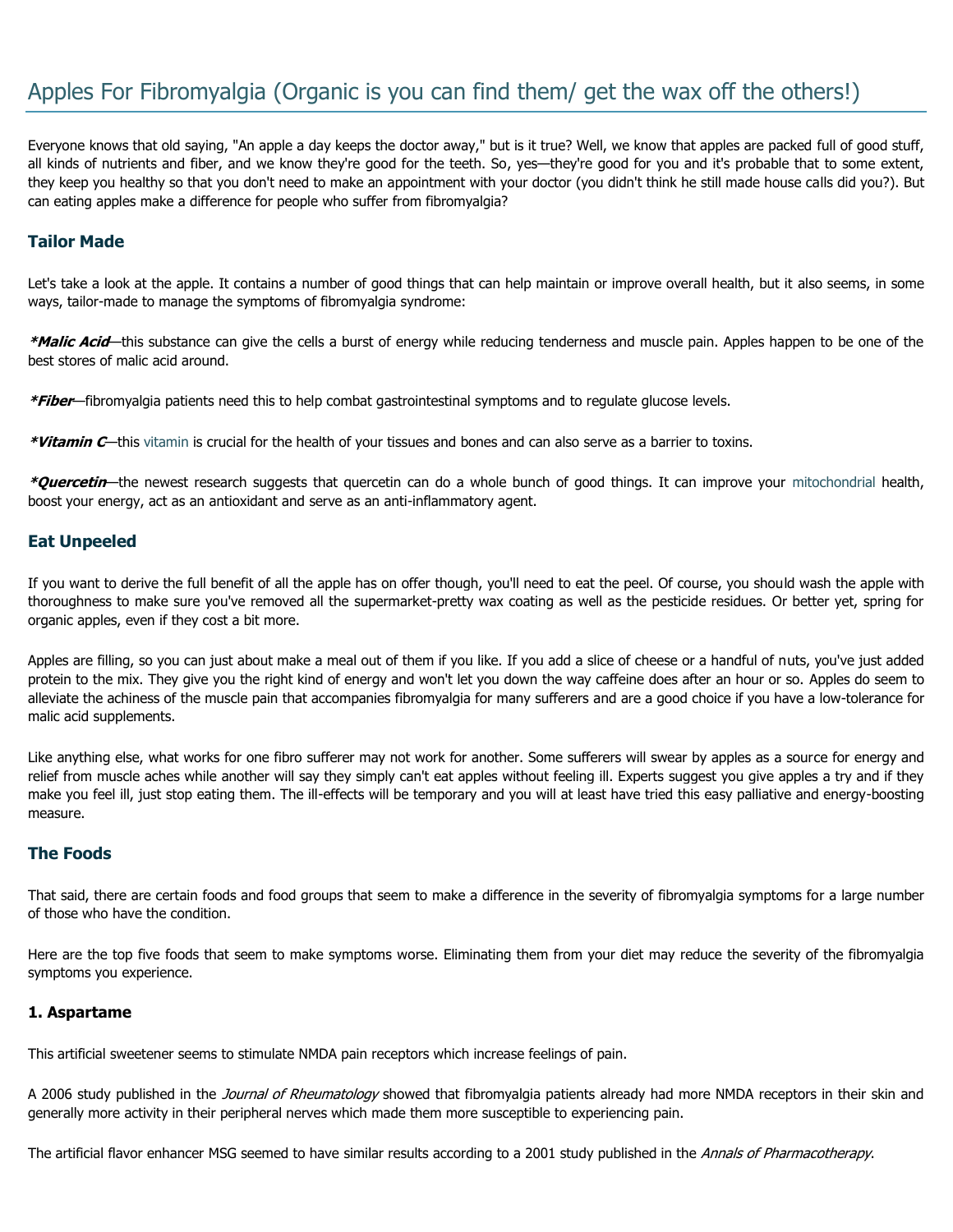## **2. Simple Carbohydrates and Sugar**

White bread and sugary foods seem to impact the severity of fibromyalgia symptoms as well as associated conditions like chronic yeast infections.

It is thought that the fungus that causes yeast infections thrives on sugar and that sugar causes a spike in blood sugar. When the spike drops dramatically, the fatigue experienced by all fibromyalgia sufferers appears worse.

### **3. Food Additives**

The chemical properties of any artificial flavor enhancer seem to also increase sensitivity in NMDA pain receptors and intensify pain symptoms.

Flavor enhancers can be found in a variety of canned foods, canned soups and even cold meats like bologna or ham lunch meats. Flavor enhancers are added to bacon and even some frozen foods.

Many pre-made types of Asian foods contain monosodium glutamate (MSG), one well-known flavor enhancer that negatively impacts the health of both fibromyalgia patients and non-fibromyalgia patients.

### **4. Nightshade Plants**

Some medical experts say that nightshade plants trigger fibromyalgia flares and even arthritis flares. The reason why isn't known, but many doctors have seen an improvement in fibromyalgia patients who have cut or reduced food from these types of plants from their diet.

Foods that come from nightshade plants include potatoes, tomatoes, eggplants, bell peppers and chili peppers.

### **5. Caffeine**

Many fibromyalgia sufferers make the mistake of turning to caffeine as a pick-me-up to fight fatigue. The caffeine high is usually followed by a period of time where fatigue seems worse, which leads the sufferer to drink more caffeine. Medical experts say that in fibromyalgia sufferers, caffeine can cause deeper and longer-lasting fatigue.

Cut chocolate, tea, coffee and colas from your diet and you'll likely notice a change in your fatigue level within a week.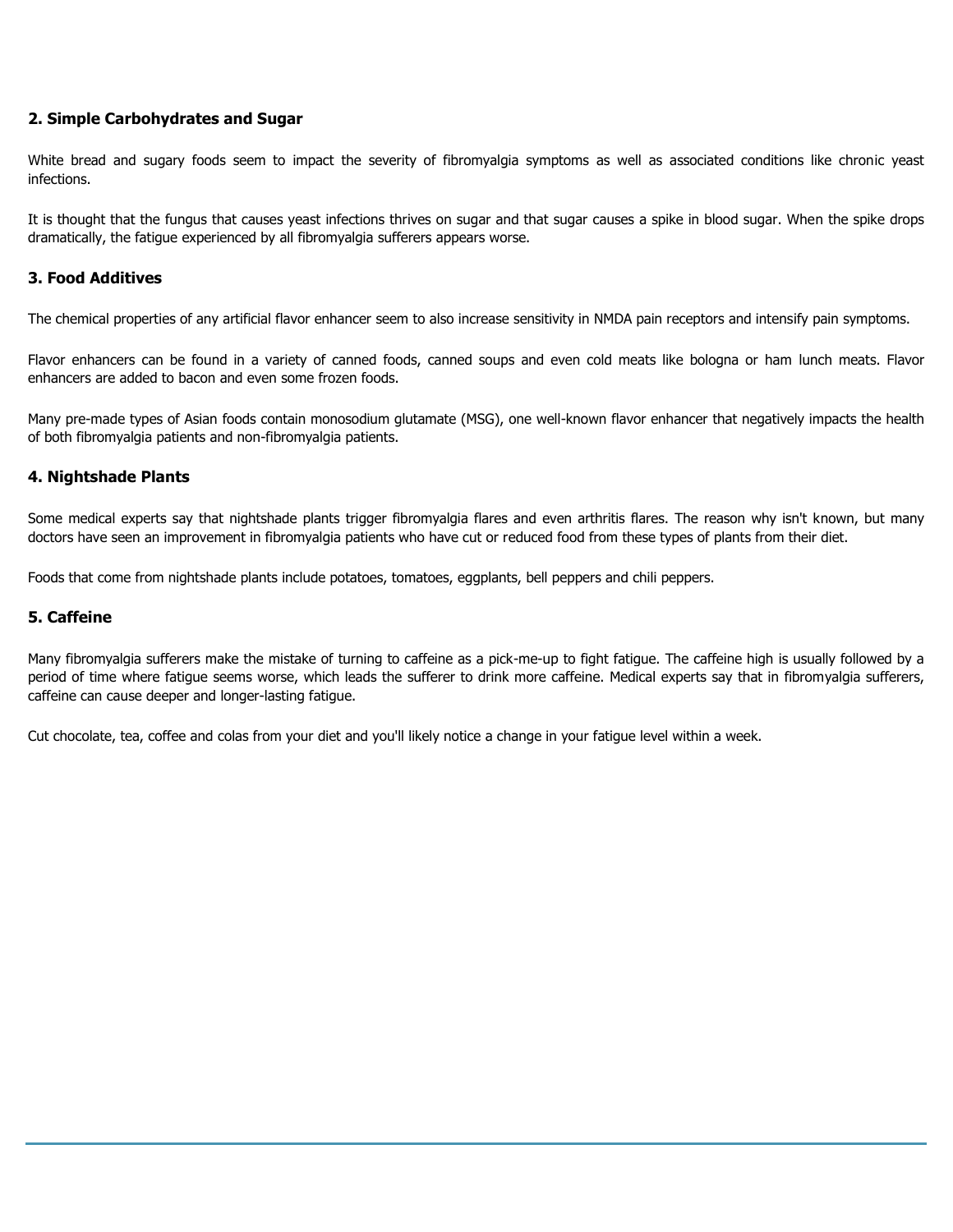# Fibromyalgia and Carbohydrates

When we think about carbohydrates, most of us think in terms of crackers, chips, bread, and sugars - what are known as simple or "fastreleasing" carbs. However, there are carbohydrates that are complex and "slow-releasing" and they come in the form of fruits, vegetables, whole grains, beans and lentils. Of the three classes of foods necessary for health and life, carbohydrates are probably the most important because they are what convert to energy in our bodies. Protein and fat, the other two parts of the food classification, metabolize slowly while carbohydrates metabolize more quickly. Simple carbohydrates, those that are fast-releasing, tend to give us a quick burst of energy followed by a slump. Since most simple carbs are refined foods like sugar and flour and lack vitamins and minerals necessary for proper assimilation into the body, they should be avoided. When complex carbs are ingested, the body knows exactly how to utilize them and gradually releases their potential energy. The added value is that complex carbohydrates also have the vitamins and minerals necessary for proper digestion and metabolism and fiber to keep the system running smoothly.

## **Fibromyalgia and Hypoglycemia**

One of the most common conditions in people suffering with fibromyalgia (FM) is [hypoglycemia w](http://www.fibromyalgia-symptoms.org/fibromyalgia-hypoglycemia.html)hich is the body's inability to maintain normal sugar levels. In order for the body to have adequate and sustained energy, blood sugar levels need to remain steady. When they drop, as is the case with hypoglycemia, then brain and organ function suffers. The phrase "fibroglycemia" has been coined by some doctors because most people suffering with fibromyalgia are also hypoglycemic. Theoretically, FM is a nutrition/cellular problem and as such can be addressed effectively with diet, nutrition, [exercise,](http://www.fibromyalgia-symptoms.org/fibromyalgia_exercise.html) and stress control.

### **What Happens When Blood Sugar is Out of Whack**

Eating whole complex carbohydrates allows the body to break the foods down over a period of several hours (as opposed to a sudden burst that comes with simple carbs). As the foods are broken down slowly, glucose from the foods is absorbed into the bloodstream and works to maintain the blood glucose (sugar) level. When too much sugar, in the form of refined or simple carbs is absorbed into the body, the pancreas works overtime to produce insulin to deal with the sugar. The end result is a swift and sudden drop in blood sugar to lows that are not healthy. Hypoglycemia, or low blood sugar, carries with it the following problems:

· Cravings for sugary and starchy foods

- · Depression
- · Fatigue
- · Headaches
- · Mood swings
- · PMS
- · Dizziness
- · Inability to concentrate
- · Fainting
- · Heart palpitations and panic attacks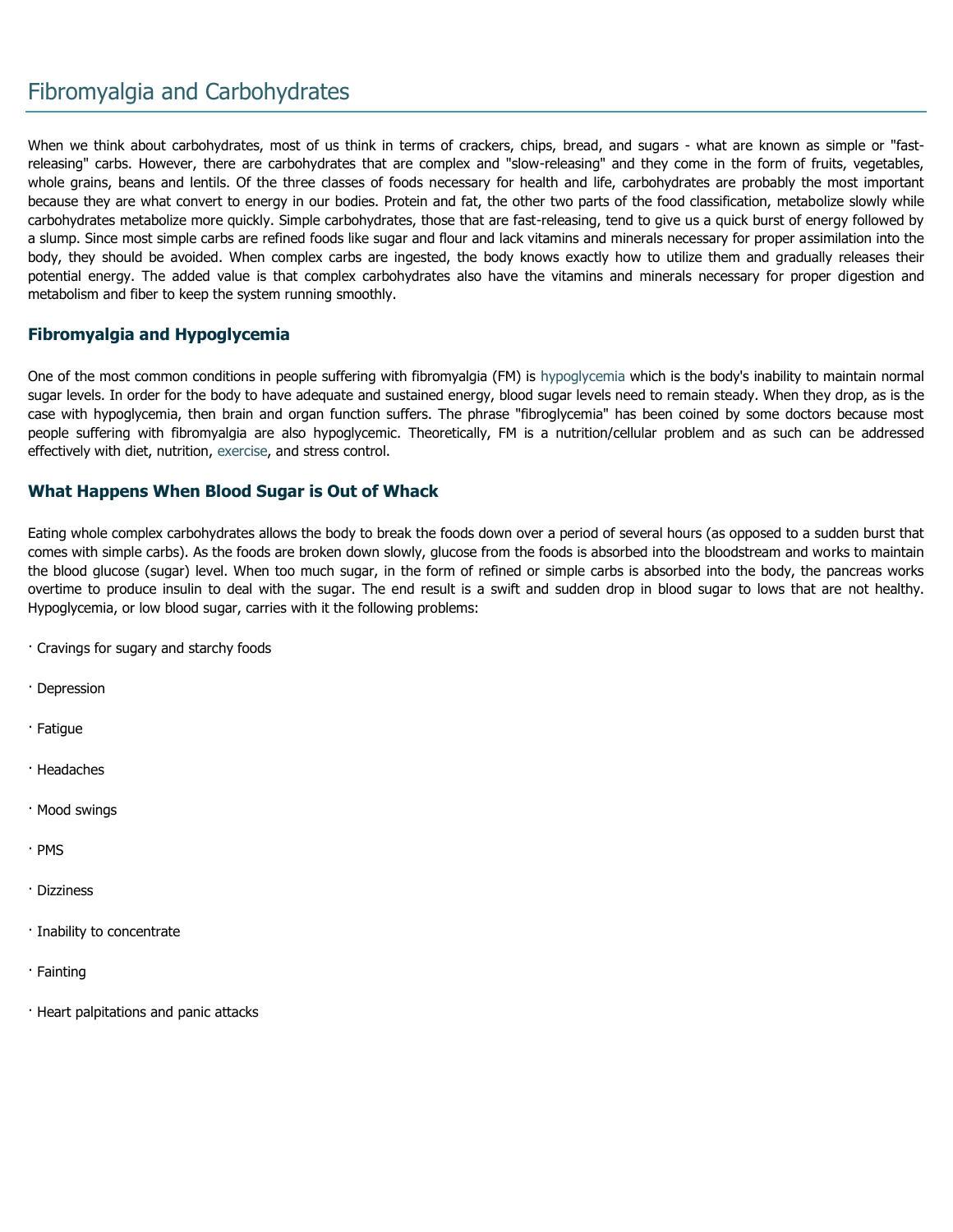# **How You Can Control Blood Sugar**

For individuals dealing with fibromyalgia, all of these symptoms are part and parcel of their condition. That is why it is important for FM sufferers to ensure their blood sugar levels remain constant. Glucose stores deplete overnight, which means that breakfast is an important meal and necessary to maintain proper blood sugar levels. When you skip breakfast, or eat a breakfast that consists of sugary and starchy foods, the net result is a day of highs and lows, inability to concentrate and distraction. Skipping breakfast also puts a lot of stress on the adrenal glands and on the pancreas which leads to hypoglycemia and eventually to diabetes. If you have chronic hypoglycemia it is a clear indication that your organs are overworked and exhausted. The good news is that the condition is redeemable by:

- · Eating a diet of nutritious, whole foods
- · Combining a balance of protein, fat, and carbs
- · Eating several small, balanced meals throughout the day rather than a couple of big meals
- · Including nutritional supplementation as needed to ensure balanced nutrition

By understanding that different carbohydrates affect the body's ability to balance blood sugar differently, you can learn which foods are best suited for health. It is possible to lessen some of the negative effects of FM by eating a diet that does not strain the pancreas and adrenal glands.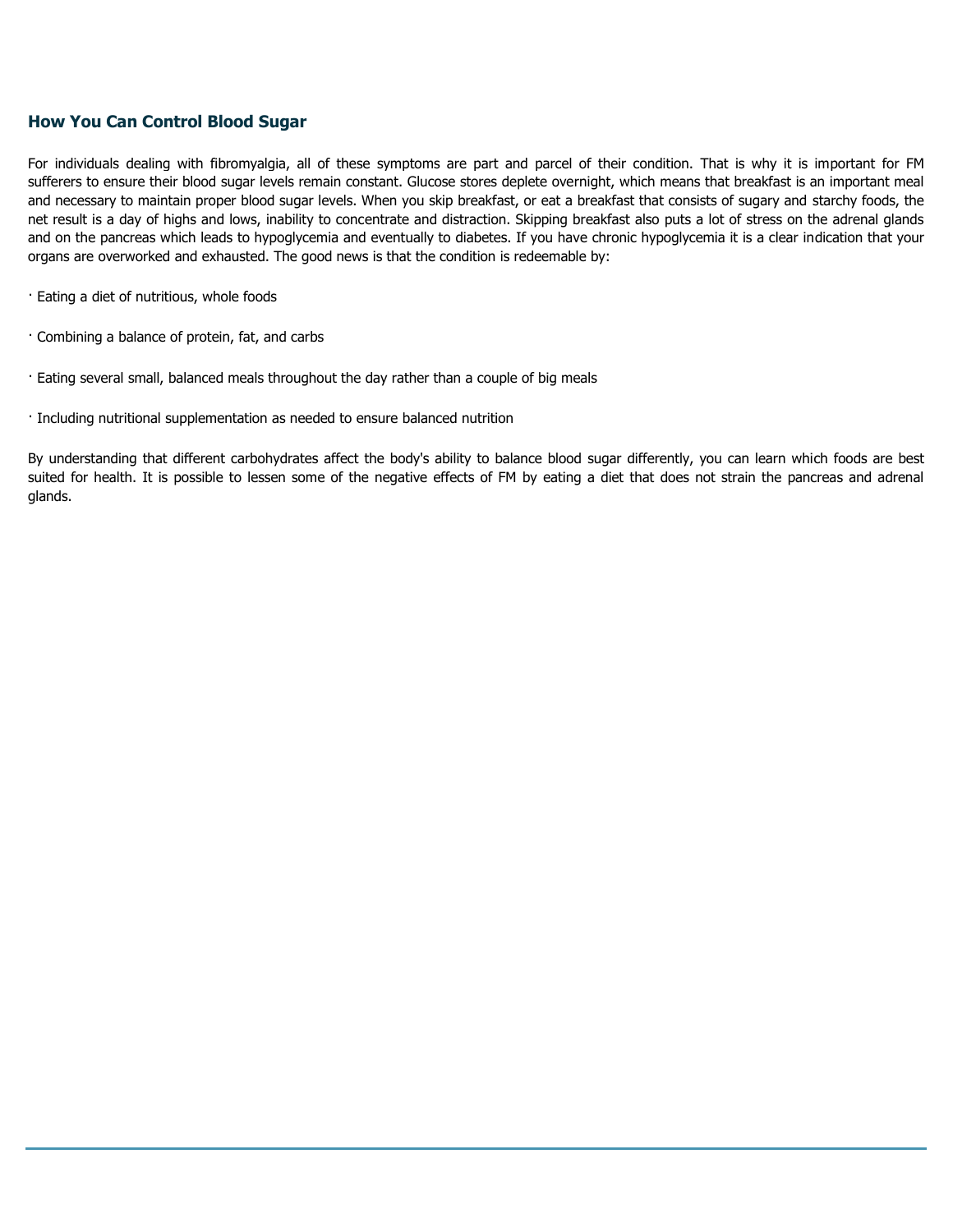Perhaps one of the most frustrating aspects of [fibromyalgia \(FM\) is](http://www.fibromyalgia-symptoms.org/fibromyalgia_what_is.html) the weight gain that occurs in spite of efforts to keep your body at a healthy weight. It is not unusual for a person with FM to gain 25 to 30 pounds in the first year after developing the condition. Diets produce very mixed results because a person with FM is dealing with much more than eating too much. Often pain makes exercise difficult and medications can immobilize you.

# **How Did I Gain All This Weight?**

There are several factors that contribute to [weight gain with fibromyalgia:](http://www.fibromyalgia-symptoms.org/symptoms/weight_gain.html)

· **Lack of Sleep.** Along with weight gain, sleep disturbance is a primary symptom of FM. The inability to get to the deep, level four sleep that is necessary for restoration of the cells in the body, means the metabolism is reduced which increases the need for the blasts of energy that come from high-sugar simple carbohydrates.

· **Hormonal Deficiencies.** Neuroendocrine abnormalities can be a contributing factor to weight gain. The imbalance and deficiencies of hormones such as serotonin, growth hormones, cortisol and thyroid hormone slows the body's metabolism down significantly. Insulin sensitivity is often increased as well.

· **Decreased Activity.** Because of pain many people with FM become sedentary and are not able to rev up their metabolisms with exercise so excess calories pile on as fat.

· **Medications.** Anti-depressants, a common medication given to people with FM, as well as some of the other medications prescribed for FM, cause weight gain.

### **How Insulin Impacts Weight Gain**

Research is now clearly showing a connection between weight gain in FM sufferers and insulin sensitivity. Insulin is a powerful and vitally necessary hormone in the body. Its function is to manage the storage of amino acids, magnesium and glucose (gained from carbohydrates) as energy for the body in the form of fat. Insulin also controls salt and water retention which not only impacts weight but also affects blood pressure, adrenalin increases and cholesterol.

Insulin sensitivity is essentially the way the body reacts to excess blood sugar (glucose). People with FM crave carbohydrates in order to keep energy up. Carbs convert to energy faster than protein and fat, and simple carbs (refined flour and sugar) convert to energy very quickly. With increased carb intake, the pancreas is stimulated to produce more insulin which should move blood sugar into the cells to be burned as energy. However, increased insulin sensitivity that is exacerbated by high carbohydrate intake causes the body to remove excess glucose from the blood. The glucose is then stored in the muscles, which are not designed to store glucose, and there the excess glucose is converted into fat. Things become more complicated as the insulin imbalance thwarts the use of carbs as energy for the person with FM. Cravings increase to fill the energy need and the body's inability to metabolize the carbs leads to increased fat production. It's a vicious cycle of craving, gaining, and the inability to lose weight.

In order to gain the upper hand in the insulin sensitivity realm, it is necessary to fill the energy needs in a way that is more conducive to health and less to gaining weight. Pain does make it difficult to exercise and since the metabolism is so slow, eating less doesn't usually make much of an impact. So, what is a person to do?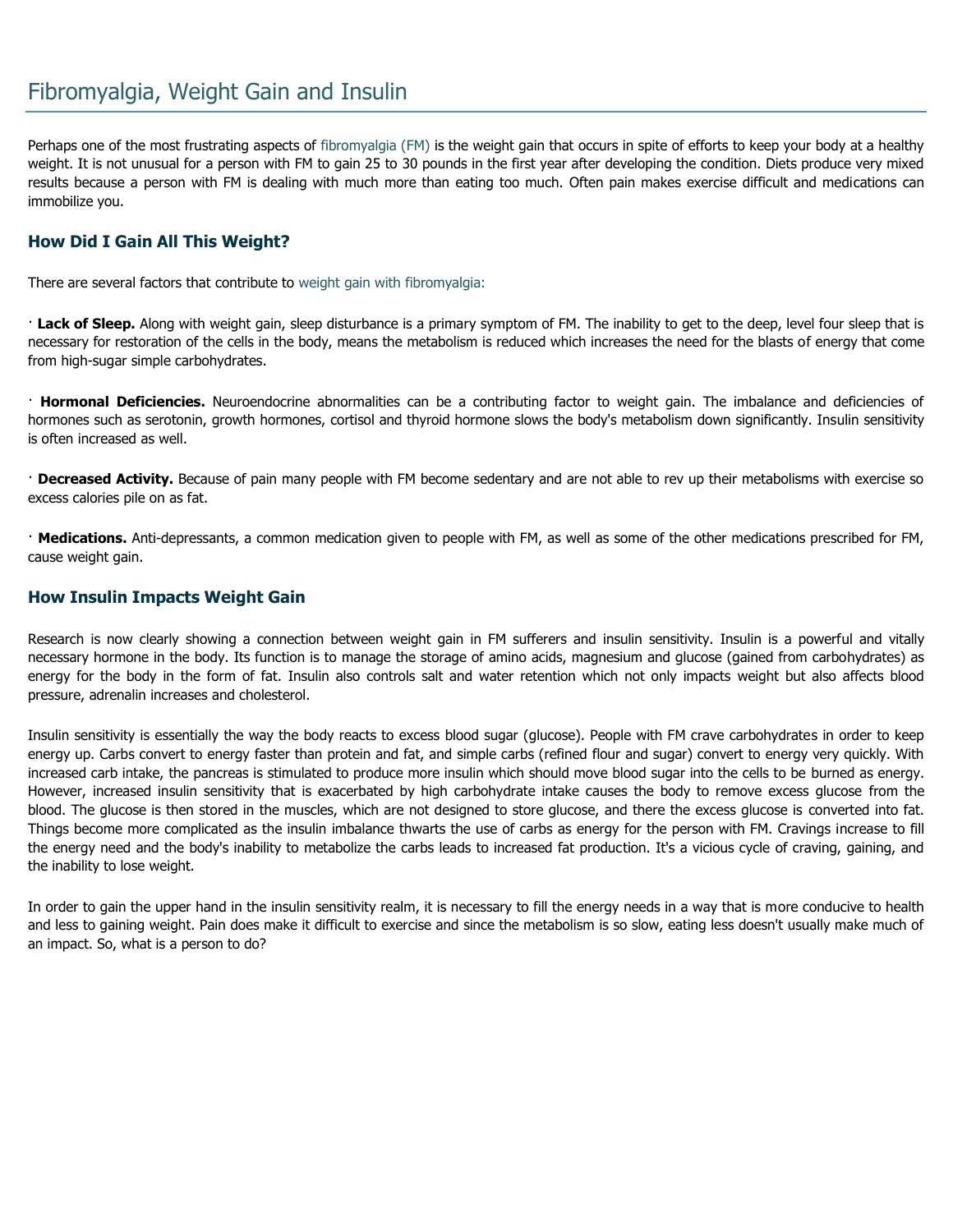### **10 Ways to Gain Control**

We offer ten suggestions to help gain control of weight while dealing with FM.

- 1. Build a diet around high-protein, low-carbohydrate foods. Good sources of high proteins include:
- lean meats
- eggs
- dairy products
- tofu,
- legumes
- fermented soy products

Use organically grown foods as much as possible.

- 2. Confine carbohydrate intake to complex carbs, like fresh fruits and vegetables and whole grains.
- 3. Include good fats, such as plant and fish oils, almonds and avocados.
- 4. Sweeten with Stevia or Xylitol.
- 5. Avoid these foods:
- Sugars and other sweets
- Breads and pastas
- Rice
- Potatoes
- Partially hydrogenated oils
- Carbonated drinks
- Alcohol (except in moderation)
- 6. Always eat proteins first to activate the digestive enzymes then eat carbs.
- 7. Eat until you are full but not stuffed, eating slowly and chewing thoroughly.
- 8. Eat several small, well-balanced meals per day.
- 9. Include protein, carbs and fats with each meal or snack.
- 10. Give yourself a break from the regimen on weekends a little indulgence allows for better adherence.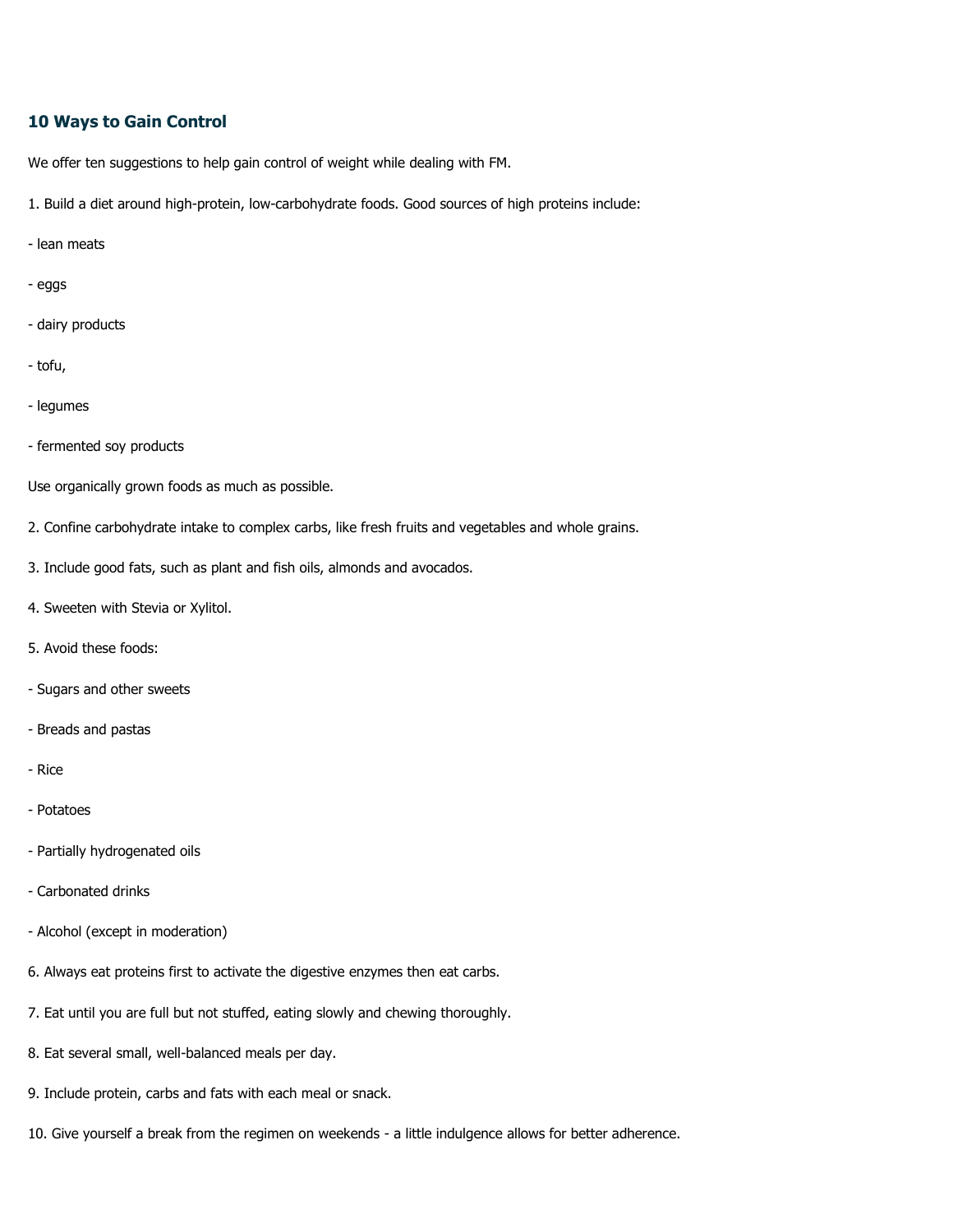# Getting The Most From Your Bath

[Fibromyalgia](http://www.fibromyalgia-symptoms.org/fibromyalgia_what_is.html) is oh-so-hard to cope with sometimes, and there are days when exercise and medication just don't seem to do the trick. On days like those, you may find yourself wracking your brains trying to think of something, anything that might make you feel better. You need to find a bit of extra motivation to keep going.

### **Grandma Knew**

Look no further than your bathroom for relief. Your grandmother always said that there's nothing much that a [bath](http://www.fibromyalgia-symptoms.org/fibromyalgia_pregnancy.html) can't fix. A nice, long soak may be just the ticket to put some steam into your motor and get you going.

To your **morning bath/day bath (not late evening as it will keep you up)** add 1Cup of 3% of **Food Grade** Hydrogen Peroxide **(Food grade only)**, mix in well with running tap water. Boost energy and help with pain relief.

3% of **Food Grade** Hydrogen Peroxide available at our on site store **www.jonilund.com**

### **Bridge The Gap**

Conversely, a warm bath may help soothe you enough to lull you to sleep after a wearying day of battling your condition. There are times when the fatigue seems overwhelming, but it never fails to surprise us just how fatigue can linger without ever resulting in restful sleep. Sometimes a special bath can help bridge the gap between fatigue and elusive sleep.

Here are some tips for making the most out of bath time:

\*Darken the room but provide some soft light with candles.

\*Make sure the bath isn't too hot. Too hot equals poor circulation and fatigue. You want to lull yourself to sleep, not wipe yourself out.

### **Self-massage**

\*Treat yourself to a self-massage just before you have your soak. Start with your temples, move down to your neck muscles, and on down to your upper arms. Massage your hands, then your thighs, calves, and feet.

\*Listen to music, or if you prefer, wear ear plugs to block out distracting household noise.

\*Place an oil burner in your bathroom and use any essential oils that you like. For serenity, try: frankincense, germanium, lavender, and ylang ylang.

\*If your eyes feel very tired, try wearing an eye mask during your soak.

**1) Bath of Roses**: Add 6-8 drops of rose essential oil to your tub. Give your face an occasional spritz of rose water as you soak. Throw in some rose petals (from unsprayed roses) for good measure. Nosh on good quality dark chocolate, and listen to love songs. Repeat the following mantra, "Every cell in my body is healthy and loved."

Also works wonders in this bath is **Bath Relax** from us at **www.jonilund.com**

### **Slow Down**

**2) Slow Down Bath**: This bath recipe is for days when you feel rushed and harried and feel desperate for calm. Add to your bath the following essential oils:

6 drops ylang ylang

4 drops Vetiver—this herb lifts depression and removes the burnout feeling.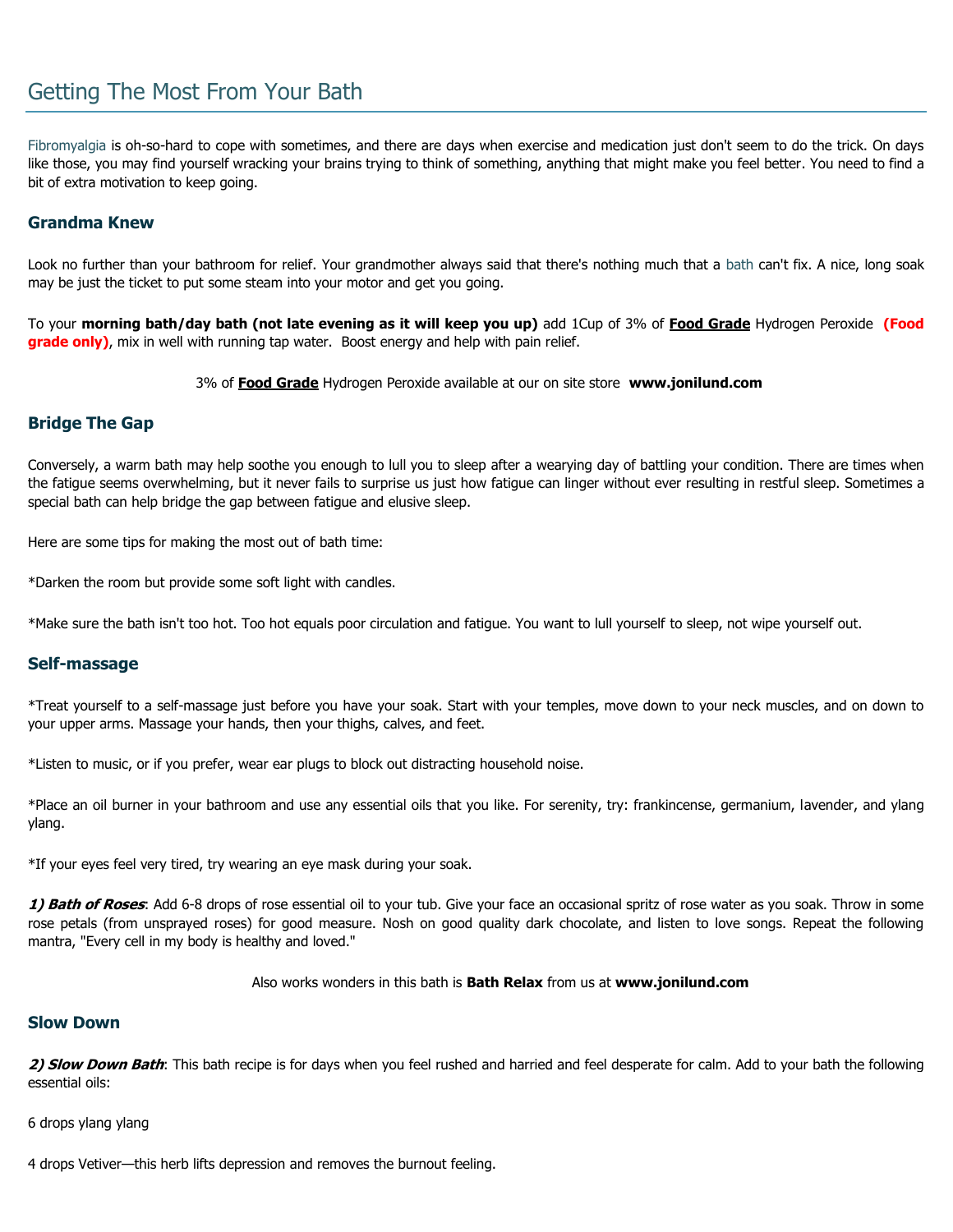# Heat Therapy (Using our Infrared Red Ray Hot House works wonders)

We all enjoy relaxing into a warm, soothing bath now and again. It's amazing how something as simple as warm water can help melt away those aches and pains. This is why fibromyalgia sufferers often look to heat therapy to help reduce the severity of widespread pain, fatigue, and tight muscles. If you are suffering from the [symptoms of fibromyalgia,](http://www.fibromyalgia-symptoms.org/fibromyalgia_treatment.html) you may be interested in trying your own form of heat therapy. Heat therapy is a simple, inexpensive, and effective way to help you get back in the swing of things again.

What is the set of the set of the set of the set of the set of the set of the set of the set of the set of the set of the set of the set of the set of the set of the set of the set of the set of the set of the set of the s Heat therapy has been around pretty much since heat has existed. Hippocrates was one of the first physicians to use heat therapy, and that was around 400B.C. Now, heat therapy is enjoying a comeback as an excellent way to reduce the severity of chronic pain.

Heat therapy is actually a pretty simple concept. Any treatment that uses heat to help soothe pain, relax muscles, or ease stress can be classified as a form of heat therapy. Heat therapy is very popular because it can be done by pretty much anyone and for very little cost. If you have a bathtub or a shower, or even a hot facecloth, you can perform your very own heat therapy treatment. Recently, more complex forms of heat therapy, such as ultrasound and paraffin waxing, have come into the spotlight, and they are now being used in pain clinics, hospitals, and spas across North America and Europe.

**How Heat Helps** Though it is usually a very simple form of treatment, heat therapy is actually quite ingenious in the way that it relieves pain and muscle stiffness. When applied to sore areas of the body, heat helps to dilate your blood vessels. This encourages blood to rush to the affected area, flushing out toxins and other wastes. This blood also brings oxygen to the site, which helps to repair soft tissue, encourage muscle tone, and relax muscles contractions.

Heat therapy also lessens the severity of pain symptoms, though it is not completely understood why. It is thought that heat may help to numb the nerve endings inside your body, thereby decreasing your sensations of pain.

**Heat Relief and Fibromyalgia Symptoms** Heat therapy is not recommended for every type of muscle and joint pain. Heat can make pain that is caused by inflammation even worse. This means that people facing arthritis and other inflammatory diseases should stay away from heat therapy. But because fibromyalgia pain is not caused by inflammation, heat therapy is an ideal choice for symptom relief.

Here are a few ways in which heat therapy can benefit your fibromyalgia pain:

- Helps to relax stiff and tense muscles, promoting flexibility and increased range of motion
- Works to reduce fibromyalgia symptoms, particularly around tender points on the body
- Helps to relieves tension, lessening chronic headaches
- Reduces stress, thereby promoting restful sleep and reduction in overall symptoms

**Types of Heat Therapy**

Heat therapy treatments are classified according to how deeply the heat penetrates the body. Depending upon your pain severity, one type of therapy may be more beneficial than the other. There are two major types:

**Superficial Heat Therapy:** Superficial heat therapy does not penetrate deep into your soft tissue. Instead, it provides heat to the skin and just beneath the skin's surface. Hot packs and heating pads are types of superficial heating.

**Deep Heat Therapy:** Deep heat therapy penetrates well beneath the skin, right into the core of your muscles. Heat provided by ultrasound and whirlpool baths are forms of deep heating.

#### **Therapies to Try**

If you are suffering from severe pain or stiffness with your fibromyalgia, give heat therapy a try. Here are a few of the most effective and popular techniques among fibromyalgia patients. Remember to consult with your health care provider before trying any type of treatment for fibromyalgia.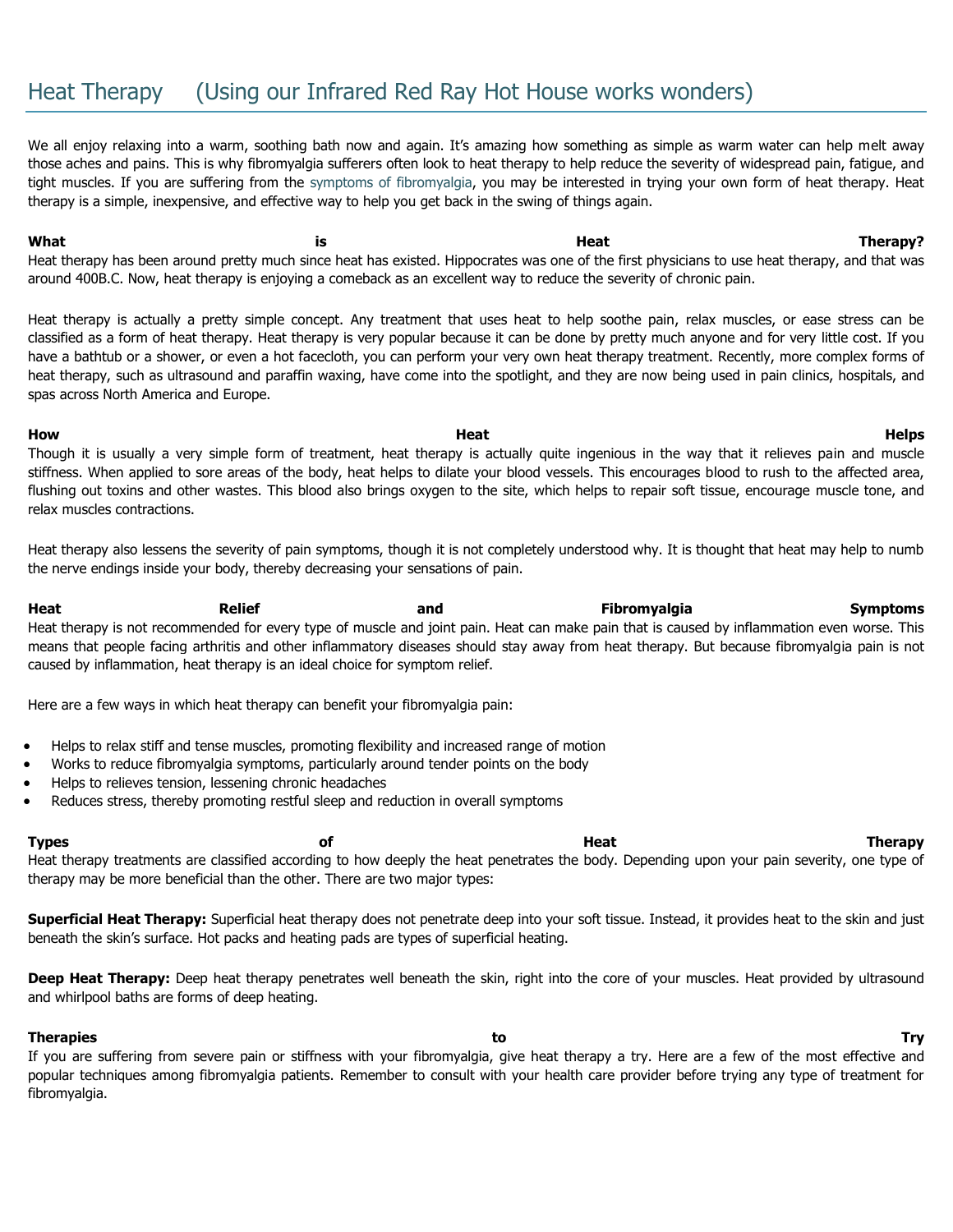Hot packs are probably the most popular form of heat therapy. They are especially useful for relieving muscle spasms and the soreness caused by restless leg syndrome. Hot packs and similar heat therapy products are widely available, both on the Internet and at your local drugstore. You can also make your own hot packs by soaking a facecloth or towel in hot, steaming water. Simply place the hot pack over the affected area. Leave it on for 8 to 10 minutes to achieve maximum relief. Then remove the hot pack and gently stretch out the affected area. Whatever you do, never lie on top of a hot pack – it could burst, leaving you with some bad burns.

#### **Whirlpool Baths**

#### Whirlpool baths are also very popular among fibromyalgia sufferers. This is because they offer deep heat penetration and help to relieve emotional stress. If you are lucky enough to have a whirlpool bath, then you one step ahead of the game. If you don't have one, you could try contacting your local spa or gym to see if you can use theirs. Whirlpools are particularly effective because they circulate water all around the affected muscle. This increases circulation better than other forms of heat therapy. Some whirlpools also have jet massagers, which use water to work out tense muscles.

#### **Paraffin Waxing**

Paraffin waxing is just coming into its own as a form of heat therapy. It is often used in spas to help restore moisture and skin elasticity to the hands and feet. Because it delivers sustained heat to specific areas, it has also proven helpful in reducing fibromyalgia pain. All you need is some paraffin wax, which you melt down to a warm temperature. Dip the sore area into the wax and pull it out again, allowing the wax to dry. Repeat this process until you have a good, solid covering of wax over the affected area. Wrap up the area, wax and all, in a towel, and keep it on for 20 minutes. Then simply peel off the wax.

To [find a day spa](http://www.day-spas.org/spa-directory.html) in your area, check your yellow pages or call your local operator.

#### **Hot Packs**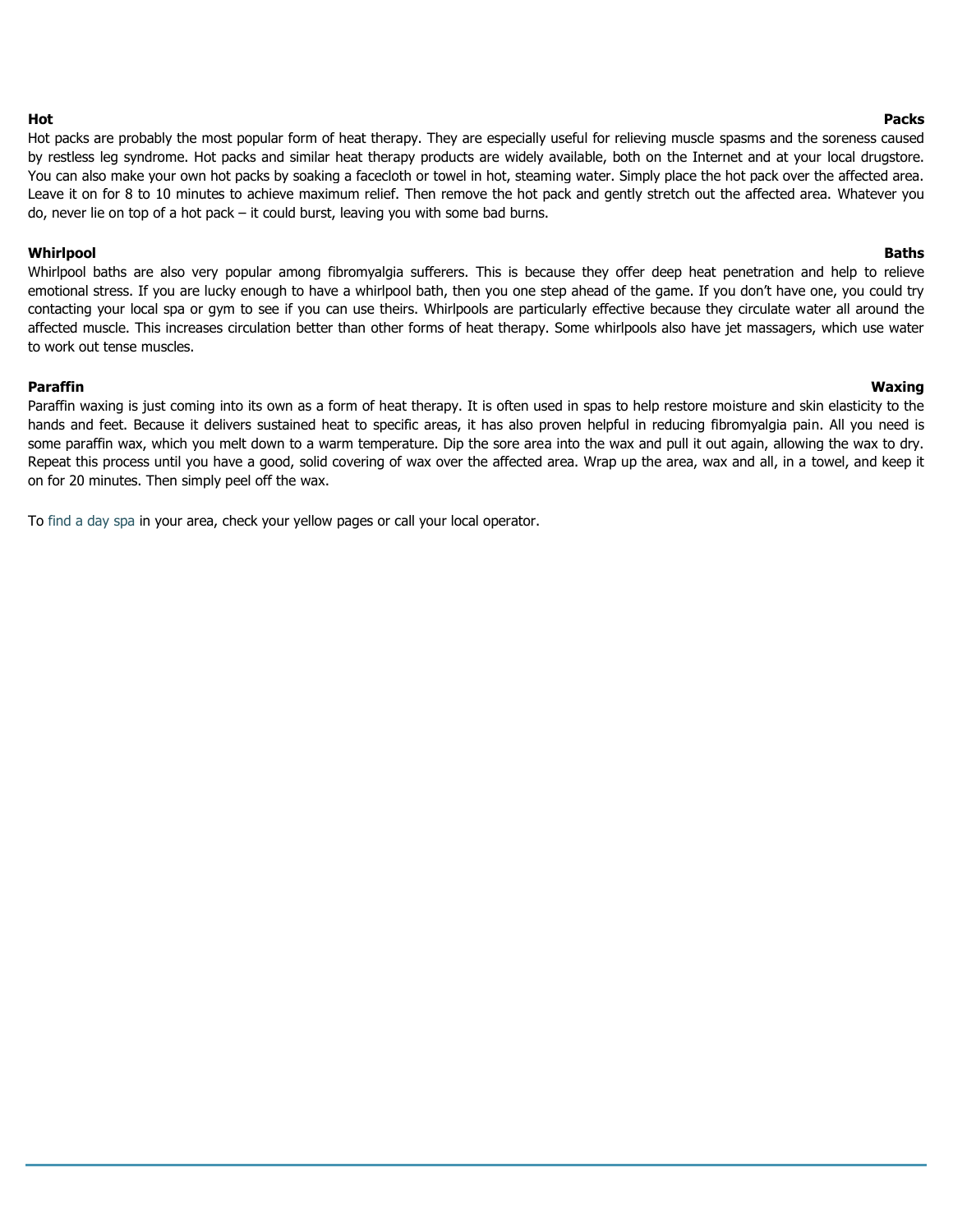[Fibromyalgia](http://www.fibromyalgia-symptoms.org/fibromyalgia_what_is.html) syndrome is very frustrating to treat. Some days are worse than others and you may feel like crawling under the covers to never come out. That's when it's time to take a deep breath (even if it hurts) and get a little proactive.

## **Aromatic Baths**

One thing you can do is take a bath. That's right—a bath. The well-known father of medicine, Hippocrates, stated, "The way to health is to have an aromatic bath and scented massage every day."

## **Nothing To Lose**

Centuries after Hippocrates death, folks saw the soothing sense in taking a nice, hot bath when feeling poorly. Some bath devotees have even created certain rituals, added candlelight, or herbs and scents. Sometimes even music has a place in the bathing ritual. Skeptical? Stop scoffing and give our bath recipes a try. You have nothing to lose, and you may even find you feel better after a good, long soak.

### **So Calm**

**\*Calming Bath Recipe**-The main ingredient in this nerve calming bath is Epsom salts. Epsom salts contain magnesium which is a mineral integral to the workings of your nervous system and adrenal glands. The salts relax your muscles, reduce swelling, and sedate the nervous system.

Add 1 cup of Epsom salts to your bath as it runs. Place some tea lights around the darkened bathroom to give a soft light and play some soothing, tranquil music to accompany your bath. If you like, say this mantra, composed by the Zen Master Thich Nhat Hanh:

Breathe in--"I calm my body"

Breathe out--"I smile"

Rid your mind of all urgent errands and thoughts and attempt to stay in and enjoy the moment.

### **Sleepy Bath**

**\*Sleep Bath Recipe**-Chamomile flowers have important homeopathic properties and can encourage restful sleep. Take a handful of fresh chamomile flowers and place them in a bowl of hot water. Steep the flowers in the water for 20 minutes. Place your face over the bowl and cover your head and the bowl with a towel. Inhale the steam for a few minutes.

Strain the tea into your bath and bathe while holding two warm chamomile tea bags over your eyes. Drink a cup of chamomile tea, as well. Even more effective is to purchase homeopathic pellets of chamomile and take the remedy under your tongue along with the tea, the bath, and etc. Concentrate on your breathing and give your body permission to relax into drowsiness.

### **Cleanse And Detoxify**

**\* Yogic Cleansing Bath**- Soak in this bath for 20 minutes every day for a week. This bath is meant to detoxify the body and clean out negative thoughts from your mind. Add to your bath 1 pound of baking soda, and 1 cup of sea salt. Harp music or Tibetan bell music is a good accompaniment to this bath.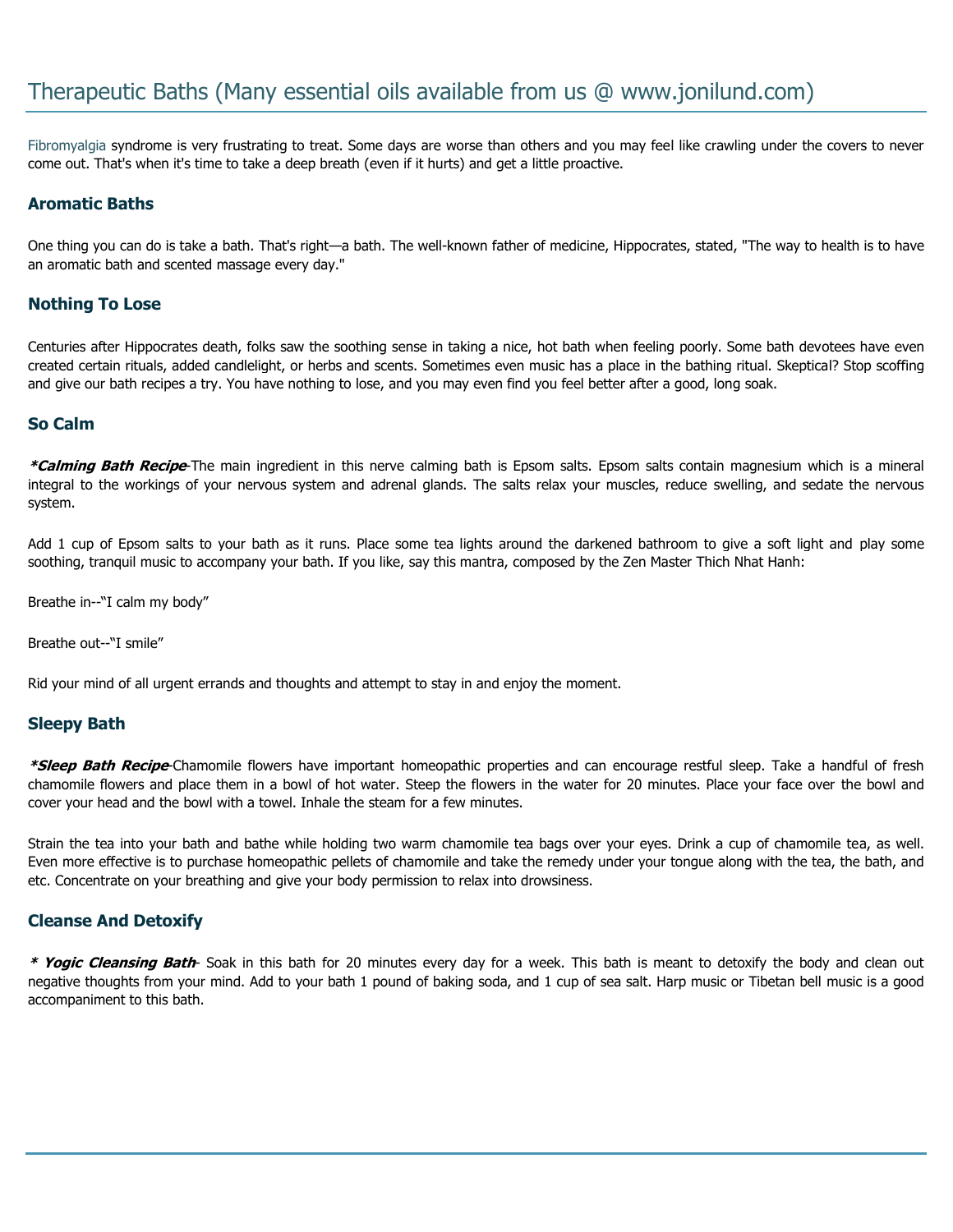# **How Fibromyalgia Affects Sleep**

Perhaps one of the best-known [symptoms of fibromyalgia](http://www.fibromyalgia-symptoms.org/fibromyalgia_treatment.html) is sleep difficulties. It seems that no matter how many hours a person with fibromyalgia spends in bed, sleep is rarely the restful gift it should be. There are several sleep problems associated with fibromyalgia that include:

- · Insomnia
- · Difficulty falling asleep
- · Frequent awakenings through the night
- · Sleep interruptions even in deep sleep
- · [Restless leg syndrome](http://www.fibromyalgia-symptoms.org/fibro-and-restless-leg.html)
- · Sleep apnea

Fibromyalgia sufferers are very familiar with the feeling of waking up the next day feeling as though they hadn't slept a wink the night before. Fatigue, exhaustion and a lack of energy contribute to the familiar fibro fog that follows interrupted sleep. Additionally, the pain cycle is exacerbated by insufficient or interrupted sleep. The combination of pain and sleep disturbance feed one another - the pain keeps the person awake and lack of sleep makes the pain worse. Research has shown that inadequate sleep, especially slow wave sleep, decreases tolerance for pain and increases levels of discomfort and fatigue. Chronic pain, worsened by sleep disturbance is also connected to the statistic that 20% of fibromyalgia patients also have depression or anxiety disorder.

### **How To Improve Sleep**

Getting a good night's sleep can be challenging for a fibromyalgia sufferer, but there are some strategies that can help improve sleep and may be helpful in decreasing pain, fatigue and fibro fog. Along with these strategies, asking the doctor for a suitable sleep medication may also be beneficial.

· Don't oversleep. Get only the amount of sleep that is necessary to feel refreshed and healthy the following day. Excessive time in bed seems to augment shallow sleep.

- · Keep a sleep diary. Recording the quality of sleep and triggers that may have caused disturbance gives good insight into sleeping problems.
- · Wake up at the same time each day. Circadian rhythm benefits by going to bed and getting up at the same time each day.

· Exercise regularly. Exercise is beneficial because it promotes better-quality sleep. Just don't exercise too close to bedtime (avoid exercise three hours before bedtime).

- · Minimize sound disturbances as much as possible by sleeping in a sound-attenuated bedroom.
- · Avoid long naps in the day. Long naps affect night sleeping.
- · Keep room temperature cool for sleeping.
- · Have a light snack before bed. Hunger can either keep a person awake or wake them up.
- · Avoid beverages like coffee, tea, and alcohol before bed.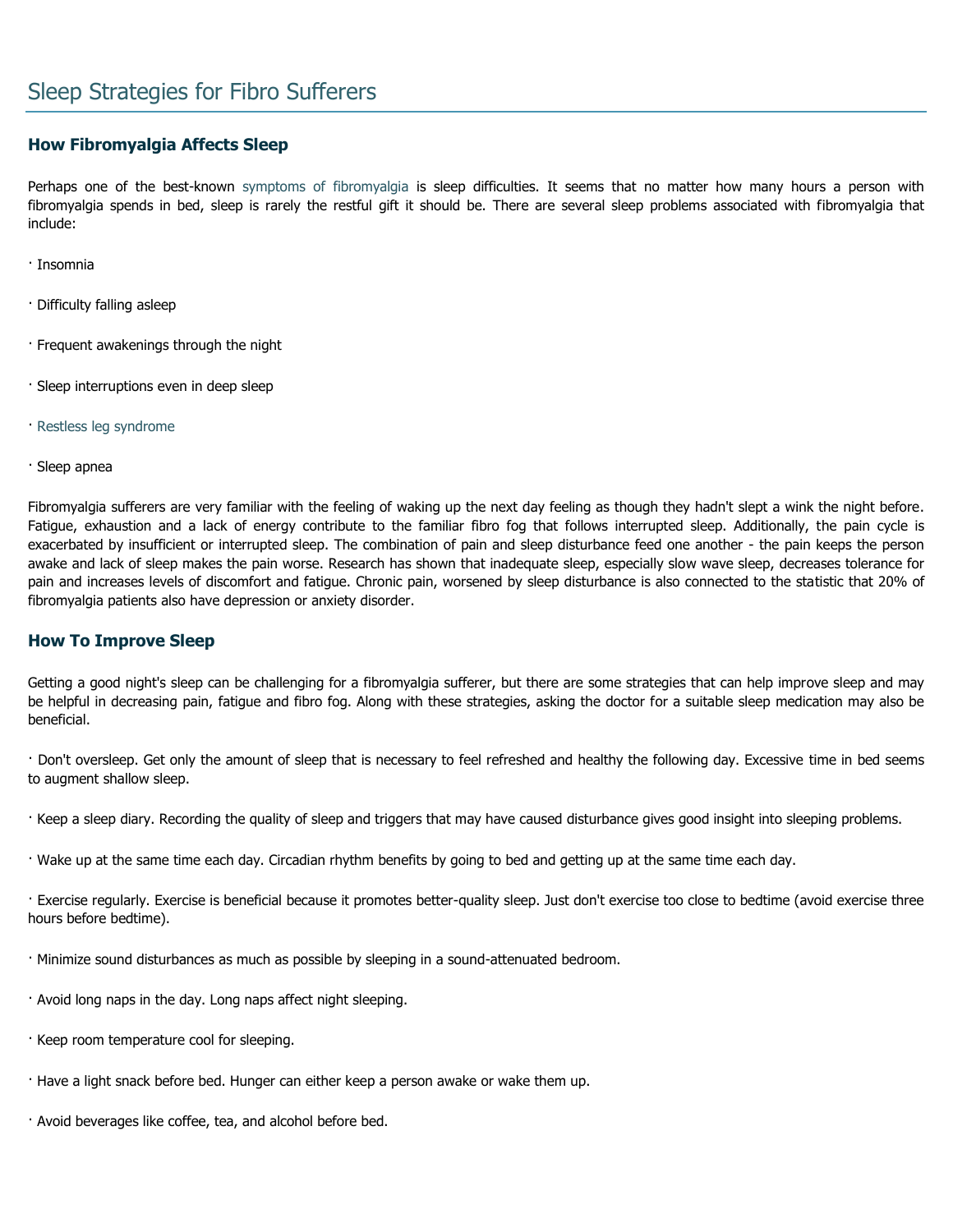## **Learning to Relax**

Along with these strategies, easing into bedtime feeling relaxed can help ensure a relaxed night's sleep - hopefully without disturbance. Some ways to relax before going to bed include:

- · A warm bath to sooth and relax the body
- · Stimulating blood flow in the skin with a loofah while in the tub
- · Use a self-massage device (like tennis ball or wooden roller) to relieve painful tender points
- · Do some yoga or stretching to relax and elongate congested muscles
- · Listen to calming music
- · Meditate
- · Use an eye mask to ensure the sleeping space is dark
- · Use a white noise machine if necessary to keep the room as quiet as possible
- · Make sure the room is a comfortable temperature too cold is as bad as too hot

## **Other Therapies for Sleep Disturbance**

There are also a number of therapies that can be useful to securing a good night's sleep. Sleep problems can be addressed through:

- · Biofeedback
- · Relaxation training
- · Stress reduction
- · Cognitive therapy

People who can handle stress properly are also better able to sleep. They can usually handle the symptoms of fibromyalgia much better as well. When a person is stressed out, the symptoms become worse, including insomnia. Medications can be useful to help ease fibromyalgia pain or to help with sleep. There is no single therapy to control fibromyalgia pain and symptoms completely. The best way to deal with sleep disturbance is to blend a variety of strategies until the right individual combination surfaces.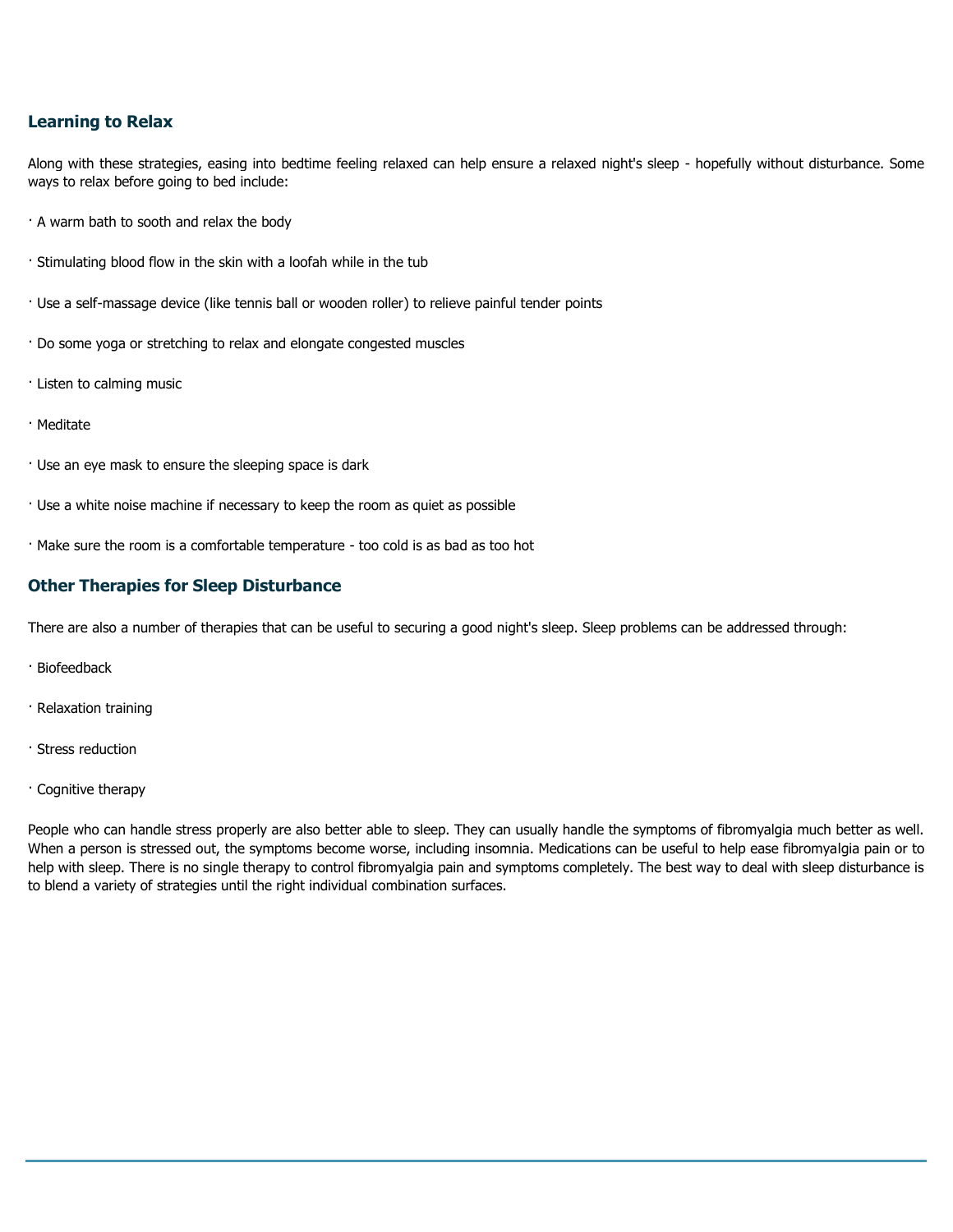# Omega-3s and Back Pain (Check with a QUALIFIED DR. adrenal fatigue, see our article on this subject. A must read when I get it in print!)

Are you constantly popping [over-the-counter pain killers](http://www.fibromyalgia-symptoms.org/fibromyalgia_over_the_counter.html) for your neck and [back pain?](http://www.fibromyalgia-symptoms.org/fibromyalgia_widespread_pain.html) Wishing there was another, more effective way to alleviate your discomfort? Perhaps there is, through omega 3 fatty acids.

Omega-3s, also known as polyunsaturated fatty acids, are broken down into three types: alpha-linolenic acid (ALA), eicosapentaenoic acid (EPA) and docosahexaenoic acid (DHA) and are typically found in vegetables, vegetable oil and fish. Known to be beneficial to both mental and physical health, a new study suggests that omega-3's may also help to greatly reduce neck and back pain.

**Dangers of Non-Steroidal Anti-Inflammatory Drugs** About 70 million people in the United States take prescribed non-steroidal anti-inflammatory drugs (NSAIDs) for their chronic pain. Although helpful when used occasionally, these drugs have many adverse side effects, like stomach ulcers, when used regularly and some are known to have dangerous side effects when taken with other medications. Over the years, almost 20,000 people have died from the use of NSAIDs in the U.S. alone. These alarming numbers suggest people should pay attention to studies on the benefits of omega-3 fatty acids as an alternative pain relief method.

**Omega 3: Nature's Pain Relief?**  In a study conducted by the University of Pittsburgh Medical Center, 125 people with spine pain who normally took anti-inflammatory drugs were surveyed to see how omega 3 capsules would affect their discomfort. After being prescribed an omega-3 supplement, participants took 2400mg of omega-3s along with their regular NSAIDs for two weeks. After this, they were given 1200mg of omega-3s per day and asked to stop taking their NSAIDs.

At the end of the study, 60% of study participants noted a reduction in their pain levels. In fact, the omega-3 supplements were so effective, 59% of participants indicated that they had discontinued their use of NSAIDs altogether while 88% said they planned to continue with the omega-3 EFA supplements. No side effects were noted during the study.

The study's authors noted that omega-3s have a well established anti-inflammatory mechanism. In particular, the fatty acids convert into antiinflammatory prostaglandins. Previous research has found omega-3 to reduce the production of arachidonic acid in painful areas of the body.

| <b>Pros</b>                                                   | Omega-3 | fatty | Acids |
|---------------------------------------------------------------|---------|-------|-------|
| There are a number of benefits to taking omega-3s, including: |         |       |       |

- Inhibits the clotting of blood
- Decreases pain
- Boosts the immune system
- Expands blood vessels

Additionally, the FDA has noted that omega-3 EFAs are able to reduce the risk of coronary heart disease.

**Cons of Omega-3 Fatty Acids** While being able to help the body in many ways, omega-3s, particularly when taken in capsule form, can have some drawbacks. Some of the possible risks associated with consuming too much omega-3 may include:

- Omega 3 overload can lead to excessive bleeding
- Stroke
- Lowering the immune system's response
- Causing heart problems for people with a history of heart conditions
- Causing glycemic disturbance among diabetics
- Omega-6 deficiency
- Increasing LDL cholesterol
- Potentially harmful to those people who have disorders of the blood or those on blood-thinning medication. Additionally, while fish is an excellent source of omega-3s, some fish, such as shark, swordfish, king, mackerel, and tilefish, may contain environmental contaminants. Women that are pregnant should avoid consuming these fish as a source of omega-3 and instead look for omega-3 supplements made from the body of fish.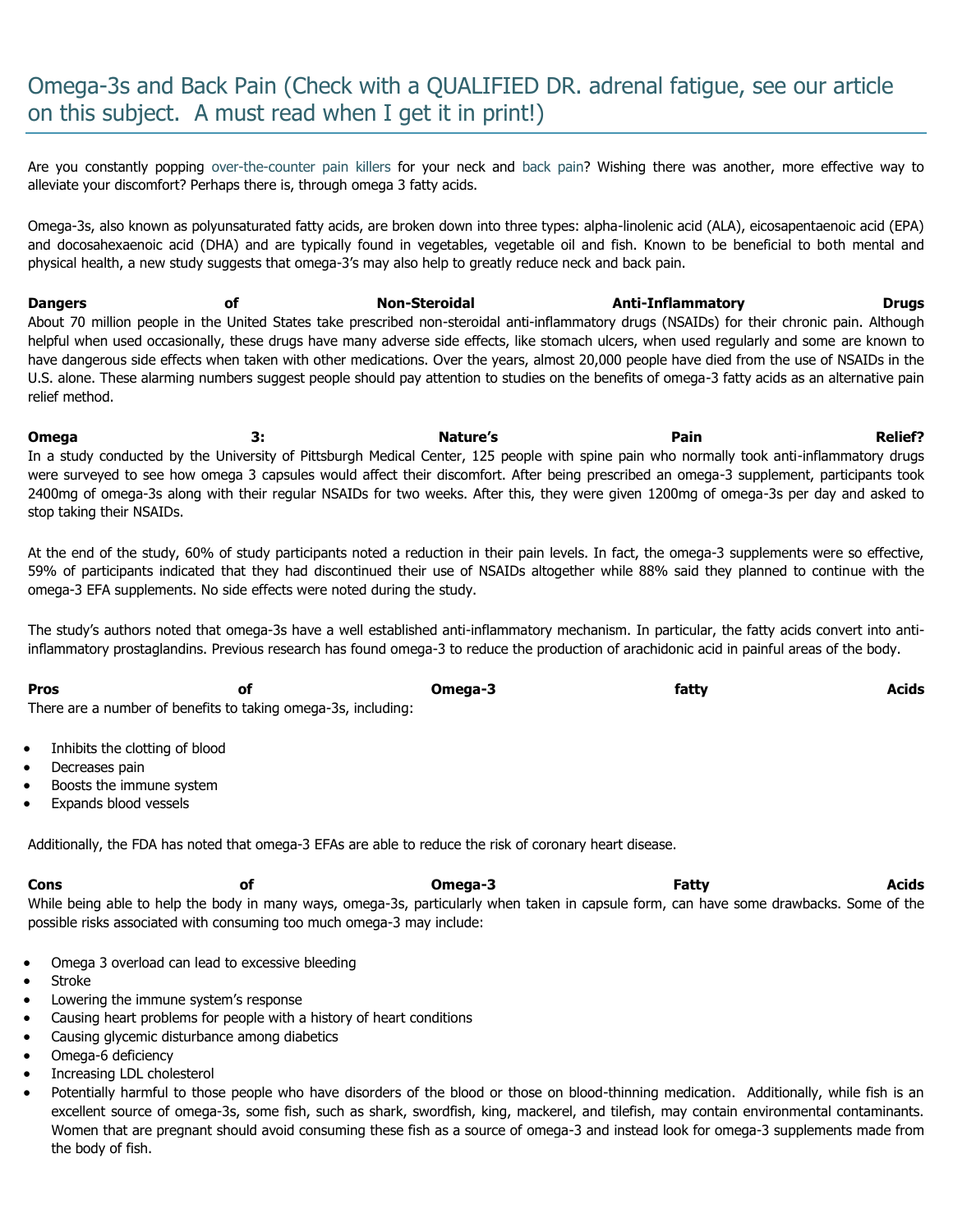#### **Omega-3 Safety**

The main health issue when taking omega-3 fish oil supplements is that the supplements may contain trace chemicals and heavy metals, like mercury, PCBs, lead, arsenic, cadmium, dioxins. To avoid these health risks, consumers should opt for omega-3 products that are distilled of contaminants at the molecular level. The Council for Responsible Nutrition (CRN), World Health Organization (WHO) and the International Fish Oils Standard (IFOS) have published standards for levels of contaminants in fish oil.

**Significance for Fibromyalgia Sufferers** Most of the research that has been done regarding the potential of omega-3 fatty acids to reduce pain has been on arthritis sufferers. While it is thought that fibromyalgia sufferers should also benefit from omega-3 pain relief in much the same way, further research needs to be done to determine the exact health benefits to fibromyalgia sufferers.

**Sources of Omega-3 Fatty Acids** Omega-3s come in a variety of food products. High levels of omega-3s are found in oily fish like tuna, salmon, herring, mackerel, anchovies, and swordfish. Non-fish sources of omega-3s include flax and flaxseed oil, chia seeds, perilla, walnuts, lingonberry and hemp. Omega-3 is also present in vegetables and vegetable oils, and in eggs supplemented with DHA.